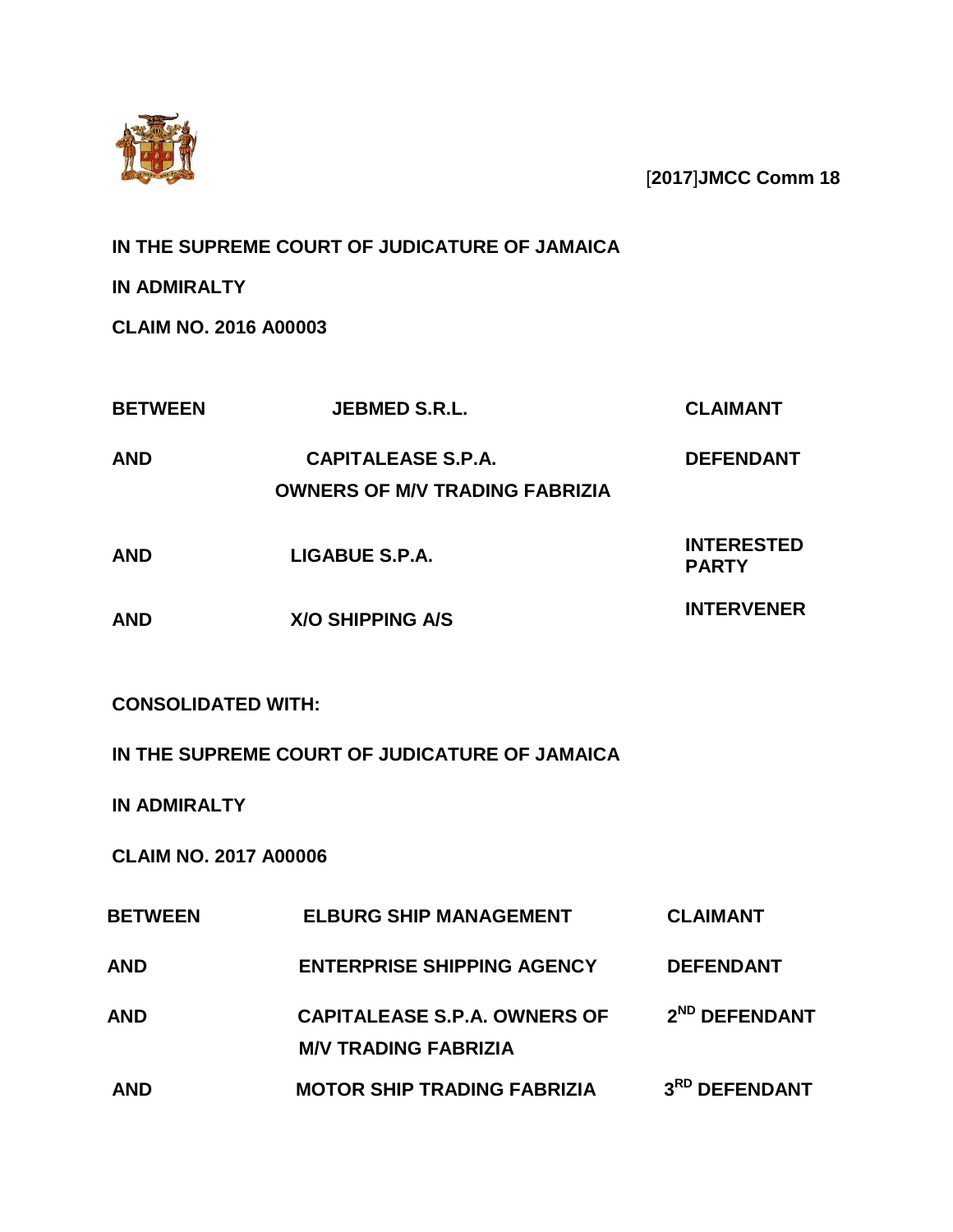**Vincent Chen and Makene Brown instructed by Chen Green and Company for the Claimant Jebmed S.R.L**

**Krishna Desai and Amanda Montague instructed by Myers Fletcher and Gordon for the defendant Capitalease S.P.A**

**Arlene Williams and Tavia Dunn instructed Nunes Schofield Deleon and Company for the interested party**

**Anna Gracie and Mathieu Beckford instructed by Rattray Patterson Rattray for the Intervener**

**Kwame Gordon and Ramon Clayton instructed by Samuda and Johnson for Elburg Ship Management**

**Heard: 5, 8 and 28 June 2017**

*ADMIRALTY CLAIM - CLAIM IN REM AGAINST A SHIP - DEFENDANT ENTERING APPEARANCE AND DEFENDING CLAIM - SHIP UNDER JUDICIAL ARREST BUT NOT BAILED BY OWNER - RENEWED APPLICATION FOR SALE OF SHIP PENDENTE LITE - VALUE OF SHIP FAR EXCEEDS THE CLAIMS AGAINST THE OWNER - WHETHER APPROPRIATE FOR SHIP SHOULD BE SOLD PENDENTE LITE - FACTORS COURT MUST TAKE INTO ACCOUNT - WHETHER COURT BOUND BY PREVIOUS DECISIONS REFUSING APPLICATION FOR SALE PENDENTE LITE - CPR PART 70*

#### **EDWARDS, J**

#### **INTRODUCTION**

**[1]** This is a renewed application by the claimant Jebmed S.R.L. for a judicial order for appraisement and sale of the ship 'Trading Fabrizia' (the vessel) currently moored in port in Jamaica under judicial arrest. The case falls under the admiralty jurisdiction of the Supreme Court of Judicature of Jamaica. There were two previous applications made before this court for the sale of the said ship; the first was before Batts J in an application made by Jebmed in December of 2016, which was refused; and the second was before Laing J in April 2017, made by the Admiralty Bailiff, which was also refused. Batts J gave an oral decision and later handed down written reasons and made several case management orders. Laing J gave no written reasons for his refusal but he too made several orders.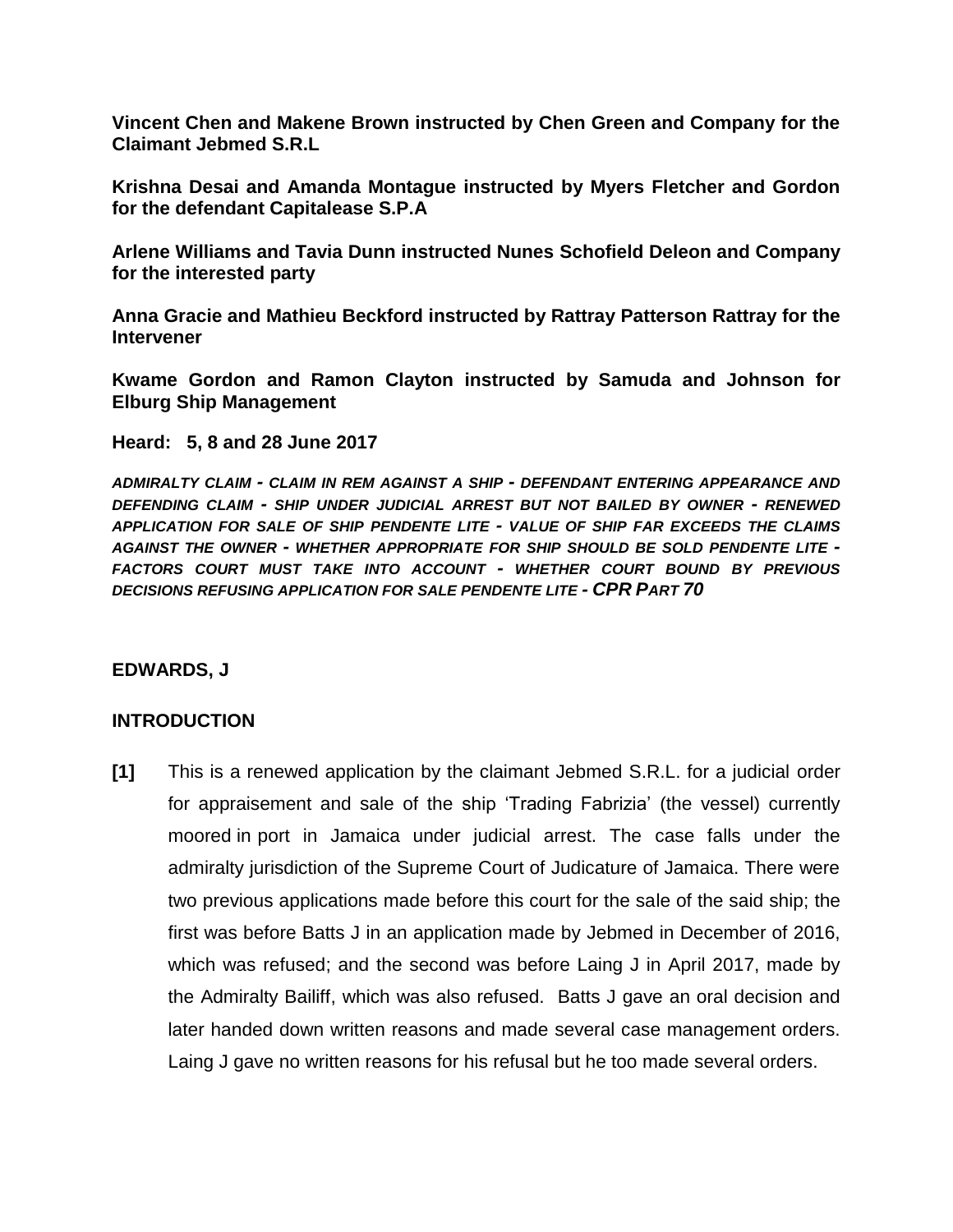- **[2]** The facts of this case, gleaned from the affidavits filed herein, are as they appear in the judgment of Batts J, cited at [2016] JMSC Civ 232, at paragraphs 8-9. The account given there is accurate and is not disputed. I also accept as correct the reasoning of my brother as to the jurisdiction of this court in admiralty matters and there is nothing useful I can add to that discourse. See paragraphs 16-20 of the judgment of Batts J. I will, however, give some brief background as is necessary for me to make my own decision in this matter.
- **[3]** Jebmed contends that the defendant owes to them USD\$831,044.46. Also appearing in this matter as an interested party is Ligabue S.P.A. They have filed a claim for monies due and owning against the defendant Capitalease S.P.A. in Claim No. 2016 A00004 and have also successfully taken out a warrant of arrest against the ship. There is an intervening party, XO Shipping A/S who have made a claim for the bunker oil supplied to the vessel.
- **[4]** Elburg Ship Management represents the agents for the former crew of the vessel and has launched a claim against the defendant for outstanding wages in the sum of USD\$536,482.37 along with USD\$179,764.42 for miscellaneous costs for the crews as well USD\$62,251.00 for reparation costs and administrative costs. Elburg also has an application before the court to arrest the ship. On their application, that claim was consolidated with the instant claim. They have also lodged a caution against the release of the vessel to the defendant.
- **[5]** The vessel is a commercial bulk carrier which was registered in Malta. It is relatively new, having been built in 2011 with a gross tonnage of 22,988. The arrest of the vessel by Jebmed resulted from the alleged breach by the defendant of a Master Agreement and Ship Management Agreement, the vehicle through which it obtained a line of credit from Jebmed, the amount of which was secured by a mortgage of US\$900,000.00 over the vessel and its shares. It was a registered ship mortgage duly registered in Malta on 11 May 2016. It was also supported by a Deed of Covenant dated 5 May 2016, which was read into the Master Agreement.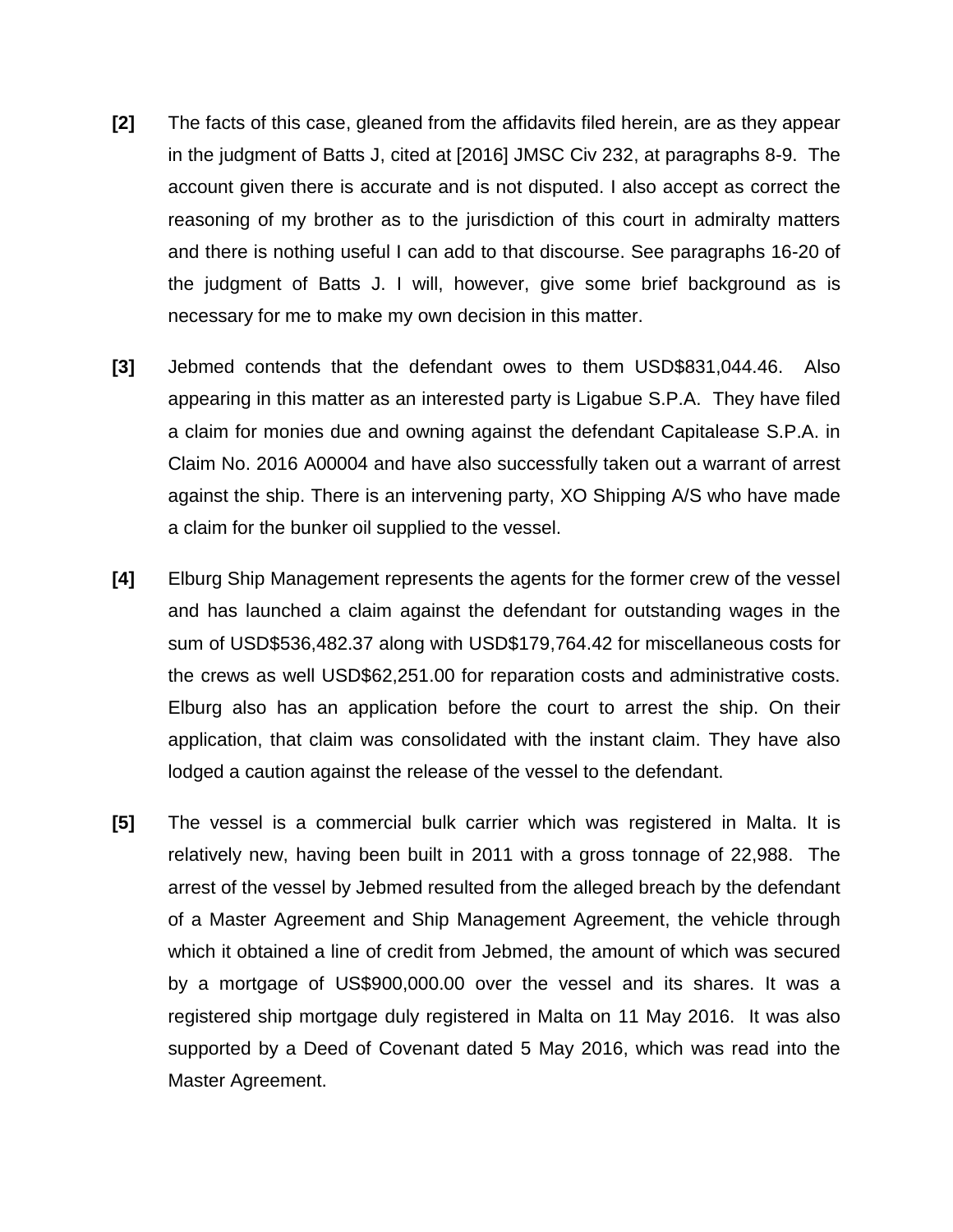- **[6]** An express term of the Deed was to the effect that in the event of a default by the defendant, the security would become immediately enforceable, including any amount whether principal or interest which had not been paid at the due date, in accordance with the Management Agreement. The claimant in addition to providing the line of credit also provided commercial management services.
- **[7]** The defendant apparently thereafter, ran into financial difficulties and as a result it obtained an additional line of credit amounting to USD\$\$90,000.00 from the claimant on the terms of a Private Agreement. At the same time the claimant sent the defendant an invoice for USD\$699,046.38 which was not paid.
- **[8]** The vessel was arrested in Balboa, Panama, on 13 September 2016 by Ligabue, on the basis that it had, pursuant to a contract, provided food, beverages and chemical supplies to the vessel for which, it alleged, it had not received payment. Having secured the vessel's release from arrest in Panama, by entering into an agreement with Ligabue to pay on the outstanding invoice as well as the costs of arrest, the defendant sailed the vessel to Haiti and unloaded its cargo, thereafter it sailed to Jamaica. The outstanding bill owed to Ligabue remains unpaid.
- **[9]** Jebmed has made several allegations against the defendant. It alleged that the defendant defaulted on the Master Agreement resulting in the termination of its relationship with the defendant. It alleged the defendant was in breach of the agreement to procure all the relevant insurance on the vessel, resulting in the vessel being refused passage in the Panama Canal. Jebmed also asserts that by mutual agreement as to the amount of the defendant's indebtedness, it issued an invoice amounting to \$699,046.38 for services rendered and that the defendant having admitted this indebtedness, has since refused to pay. It has also asserted that the defendant agreed to pay the sums due within five (5) days of the Private Agreement being signed but also breached that agreement, and having made the delivery in Haiti, sailed the ship to the Kingston Harbour without its consent and without paying over the monies due and owing. Jebmed claims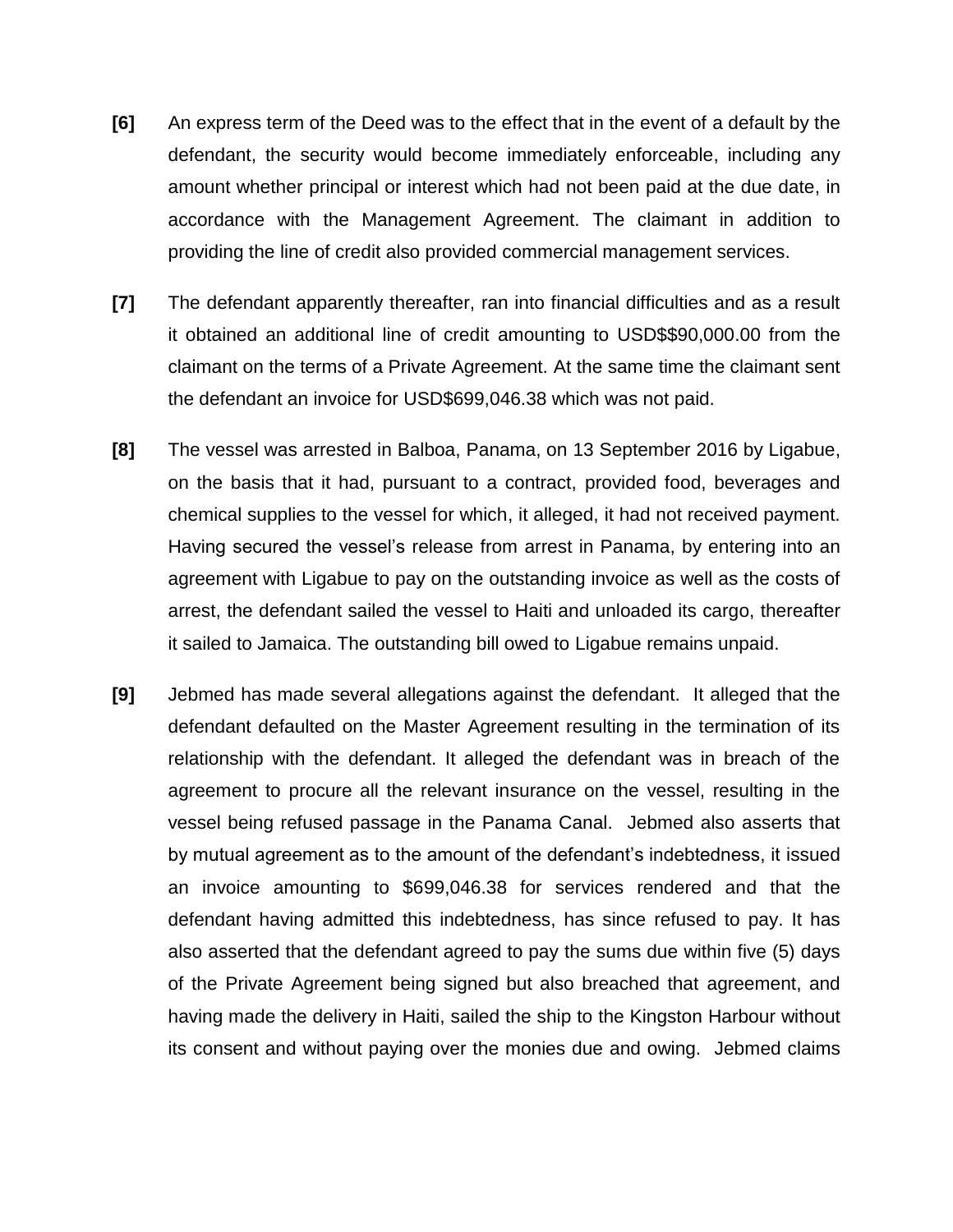that as a result of this, it has the right to enforce its security against the vessel and to claim immediate possession of it.

- **[10]** The vessel was arrested in the Kingston Harbour on 30 October 2016, by Jebmed. The ship was subsequently arrested again on 11 November 2016, by Ligabue. Following from the arrest, the crew disembarked the ship and were repatriated. There appears to be no dispute that they are owed for outstanding wages.
- **[11]** Jebmed claims to be entitled to possession of the vessel as a result of the breach and that it has a right to exercise its power of sale in accordance with the laws of the Republic of Malta, the country of registration of the vessel. It claims the sum of US\$831,044.46 and interest on the basis of a European Enforcement Order (EEO) obtained from the courts in Malta, as well as damages for breach of contract.

# **The Application**

- **[12]** At the hearing of this renewed application, I had before me the several bundles and documents inclusive of the numerous affidavits filed in this matter which were before Batts J and Laing J. In addition fresh affidavits were filed by Amanda Montague and the Admiralty Bailiff for my consideration in this renewed application. In all there were 14 affidavits filed by Amanda Montague and two by the Admiralty Bailiff.
- **[13]** I also had before me for consideration an application by the defendant for Jebmed to provide security for costs. There was also an application, filed 10 May 2017, to strike out Jebmed's claim and to release the vessel and for judgment to be entered for the defendant on its counterclaim filed 12 December 2016 on the basis that no defence was filed to the counterclaim. Jebmed has an application to permit the amendment of claim form and particulars of claim. All these were adjourned pending the hearing of the application to sell the vessel *pendente lite.*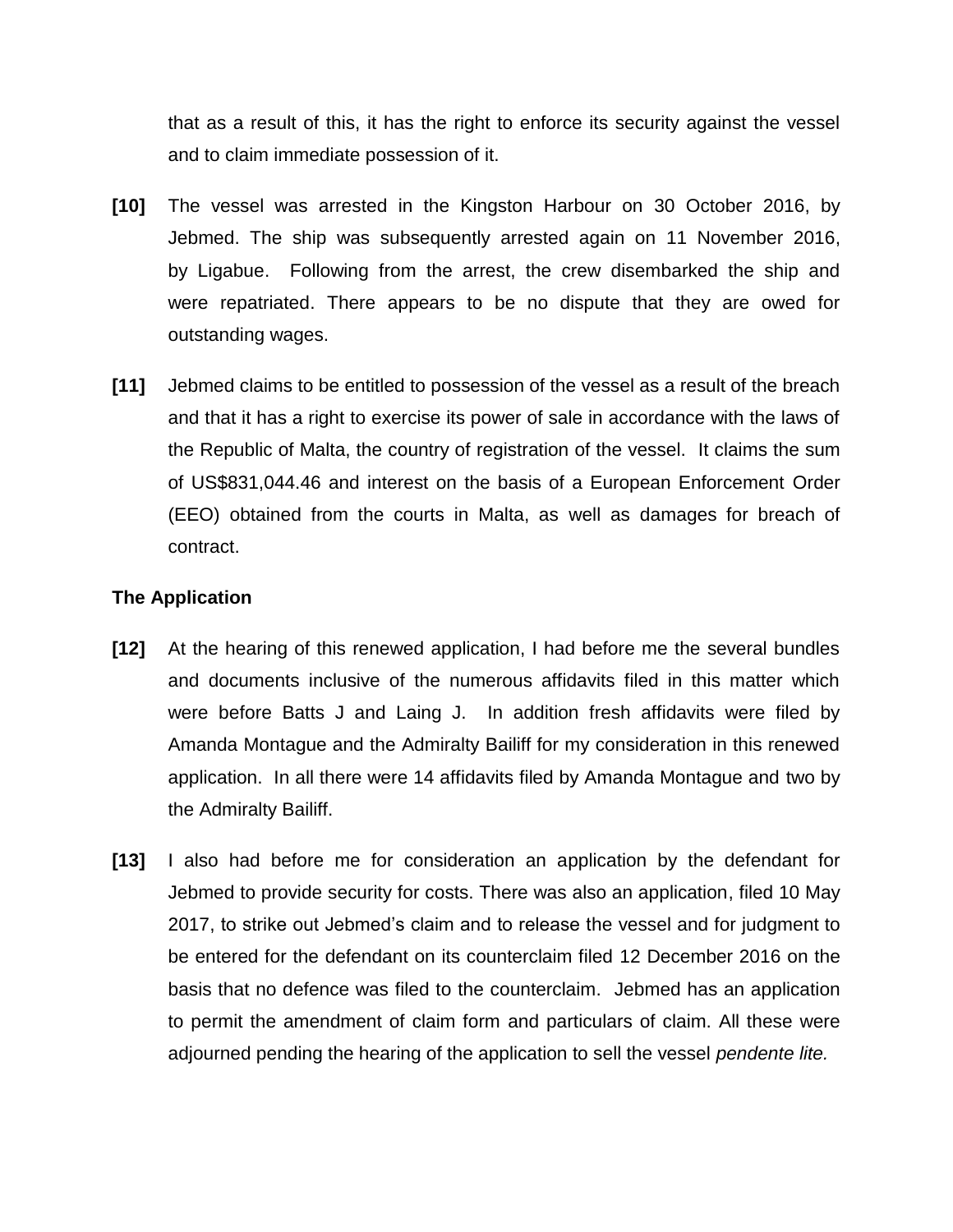- **[14]** Elburg also had an application for consolidation of its claim with Jebmed's claim which I granted as well as an application to arrest the ship, which was adjourned to a later date.
- **[15]** The defendant contends that the arrest of the vessel by Jebmed was unlawful, on the basis that Jebmed's rights, as mortgagees, had not arisen, the vessel was arrested prior to the agreed deadline between the parties, and that the Private Agreement did not specify a designated port for the vessel to sail to. The defendant further contends that the amount Jebmed has claimed is incorrect and the real amount owed by the defendant is USD\$337,640.00. The remaining portion of the sum claimed, it was submitted, is the result of a penalty clause (severance costs) which was not a part of the Private Agreement that was later entered into between the parties. It was also contended that the claimant took advantage of the defendant who was in financial distress.
- **[16]** Since the vessel's arrest in Jamaica, the defendant has not bailed the ship, nor has an alternative form of security been provided by it. Jebmed, supported by Ligabue has requested that the vessel be made the subject of a judicial sale *pendente lite*, as the date for trial may be later this year or sometime in 2018 and the ship has currently been under arrest for almost 8 months. X/O shipping remains neutral on the sale of the vessel. The defendant appears to be impecunious although it has offered no reason for their failure to bail the ship. It has however objected to the vessel being sold *pendente lite* on the grounds, inter alia, that; the vessel is worth more than the monies being claimed by the parties, that the vessel is in good condition and that they have substantially complied with all the orders of the court. Notwithstanding this, however, no alternative security has been provided.

# **Judgment of Batts, J**

**[17]** The consideration whether to order the sale of the vessel *pendente lite* arose in December 2016 when the matter came before Batts J. In considering the issue Batts J took account of the fact that "the purpose of the order of sale *pendente*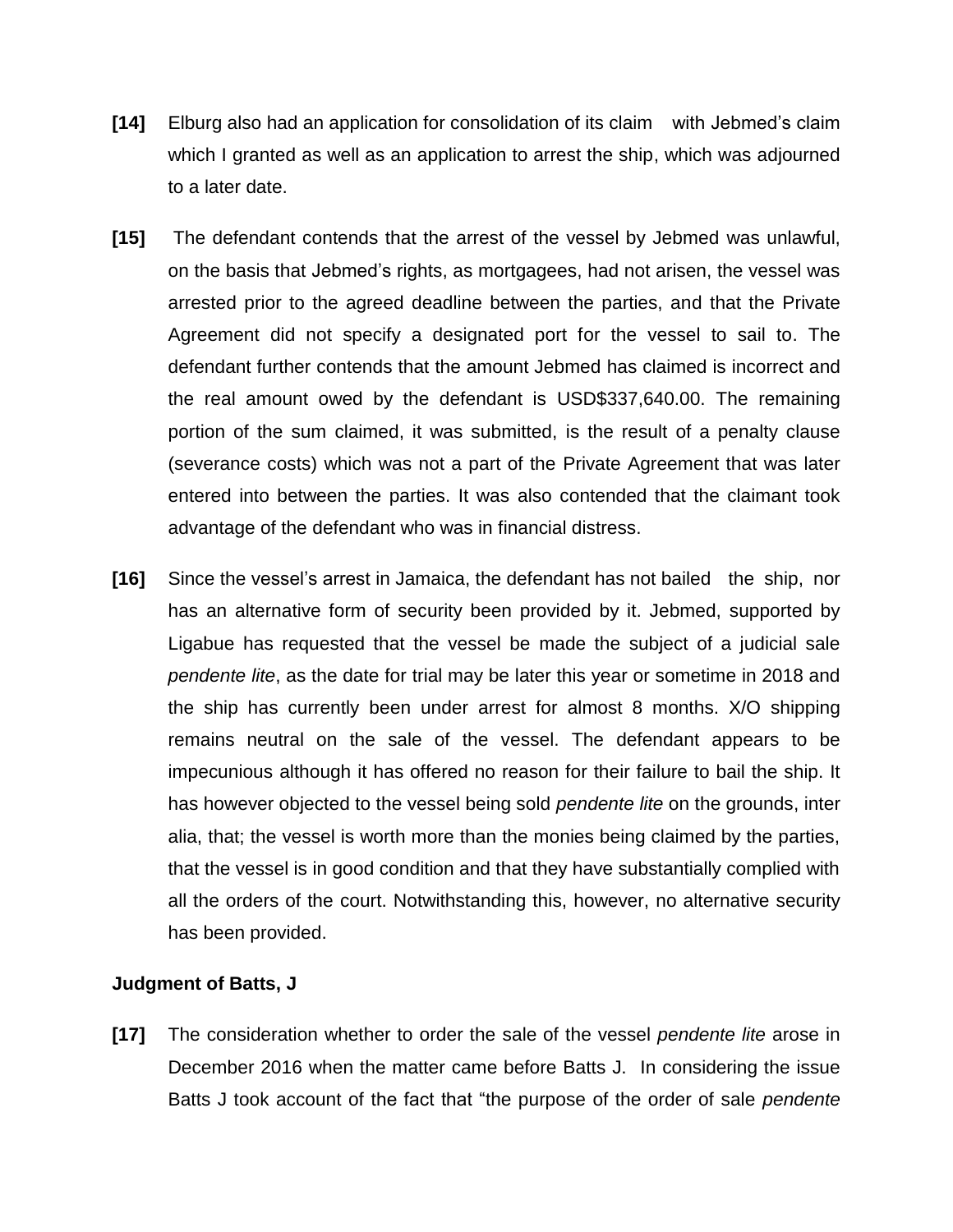*lite* is to preserve the value of [the] property pending a trial" and determined that it was not an appropriate time to make an order for the sale of the vessel, taking into account several considerations. These in summary were:

- i. That the defendant had raised triable issues some of which turn on the construction of written agreements in accordance with foreign laws which must be determined at a trial.
- ii. There was *prima facie* evidence that the vessel was in a relatively good condition, and that the value of the vessel far exceeded the sum total of the known claims against the owner.
- iii. The court should be slow to order a sale which may of necessity reduce the price obtainable on the open market and where the owner has considerable equity remaining in the vessel.
- iv. Speedy trial dates may be available in April and July 2017.
- v. The costs of arrest amounting USD\$4762.50 per day ought not to adversely affect the claimant's position even if there was a further delay of up to six months.
- vi. This case could be distinguished from all the authorities cited by the claimant where the vessels were in poor condition and wasting away and the value of the claims were far above the value of the vessel.
- **[18]** Batts, J further considered that that the USD\$250,000.00 severance costs, claimed by the claimant was unlikely to succeed at trial and therefore ordered that any bond to be stipulated as a condition for the release of the vessel ought not to take into account this cost of USD\$250,000.00. Therefore, he ordered that the defendant provide security, by way of a bond, guarantee, indemnity, payment into court or an undertaking in the amount of USD\$450,000.00 along with proof being provided to the claimant that Hull and Machinery insurance was acquired by the defendant, for the conditional release of the vessel, in addition to the amount owing to the intervening party. The deadline to satisfy the conditions was 3 April 2017, failing which the claimant was at liberty to renew its application for sale *pendente lite.*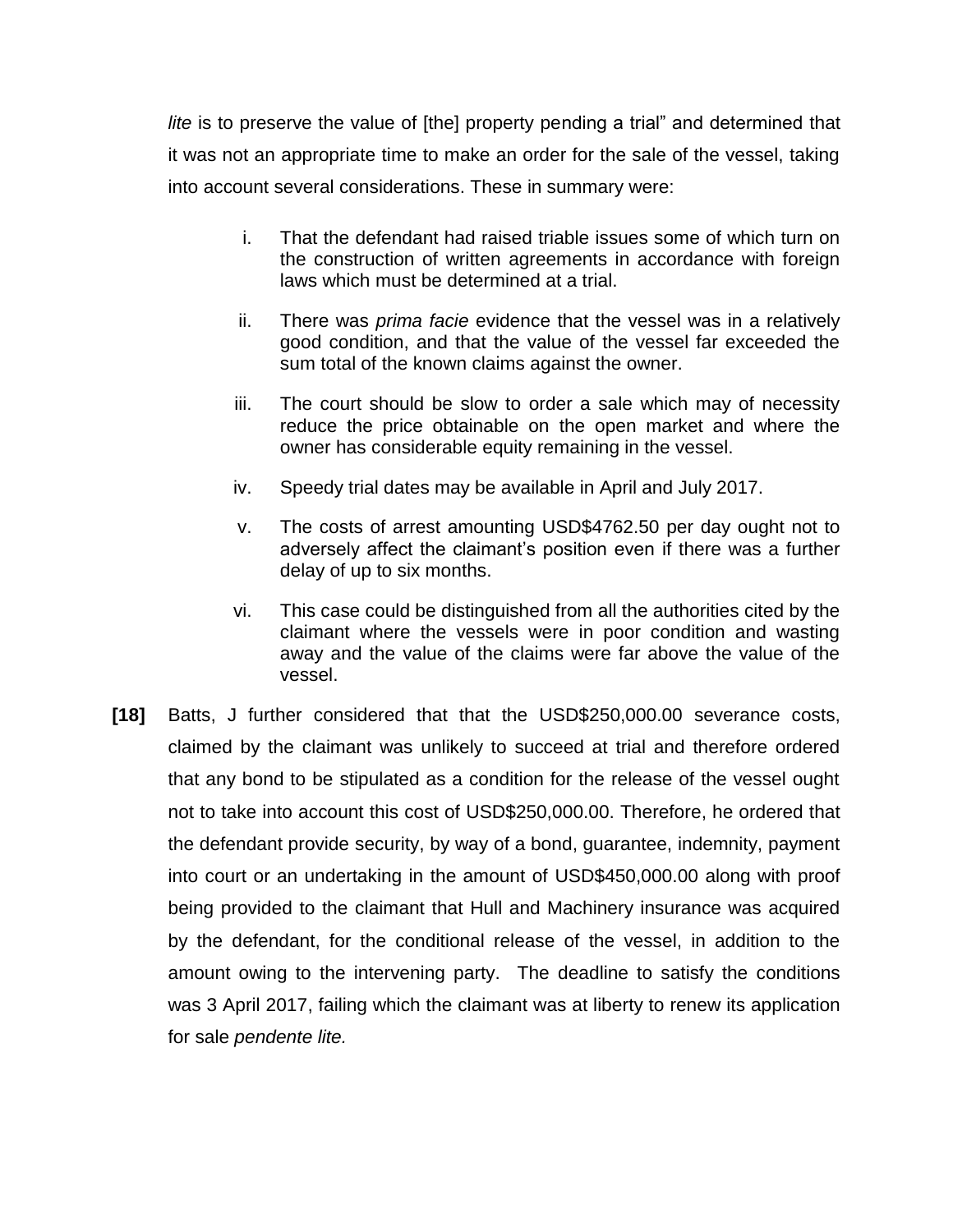- **[19]** In coming to his decision Batts J, considered and distinguished the facts in the case of **The Myrto** [1977] *1 Lloyds report 243***.** Of particular significance to him was the fact that:
	- 1) the vessel in **The** "**Myrto**" was in a poor condition or wasting away and;
	- 2) the value of the claim and costs of arrest were on par with the value of the ship, and that the value of the ship was in danger of being overtaken by many claims and accruing costs of arrest pending trial.

It was based on these factors that Batts J refused the application for judicial sale of the ship and made the orders at paragraph 26 of his judgment.

# **The orders of Laing J**

- **[20]** On 20 March 2017, the Admiralty Bailiff filed a Notice of Application for the vessel to be sold *pendente lite*. On 18 April 2017, appearing before Laing J, Jebmed made an application for possession of the vessel and the Admiralty Bailiff's application for sale of the vessel was also heard. The Admiralty Bailiff also asked the court for an order that the defendant pay USD\$10,000.00 as conduct money to help with the maintenance of the ship and to pay JMD\$3,500,000.00 that was already owed for work done.
- **[21]** His reasons for making the application included:
	- a. The ship's agent was threatening to or had withdrawn its services because of non-payment of outstanding debt by the defendant in the matter.
	- b. The crew was not being paid, nor were they being provided with food on a regular basis, as he had to purchase food on one occasion in addition to providing the crew men with monies for them to embark on their journey home.
- **[22]** Overall the Admiralty Bailiff was of the view that the defendant had no money and on that basis he asked the court to have the ship sold. Laing J refused the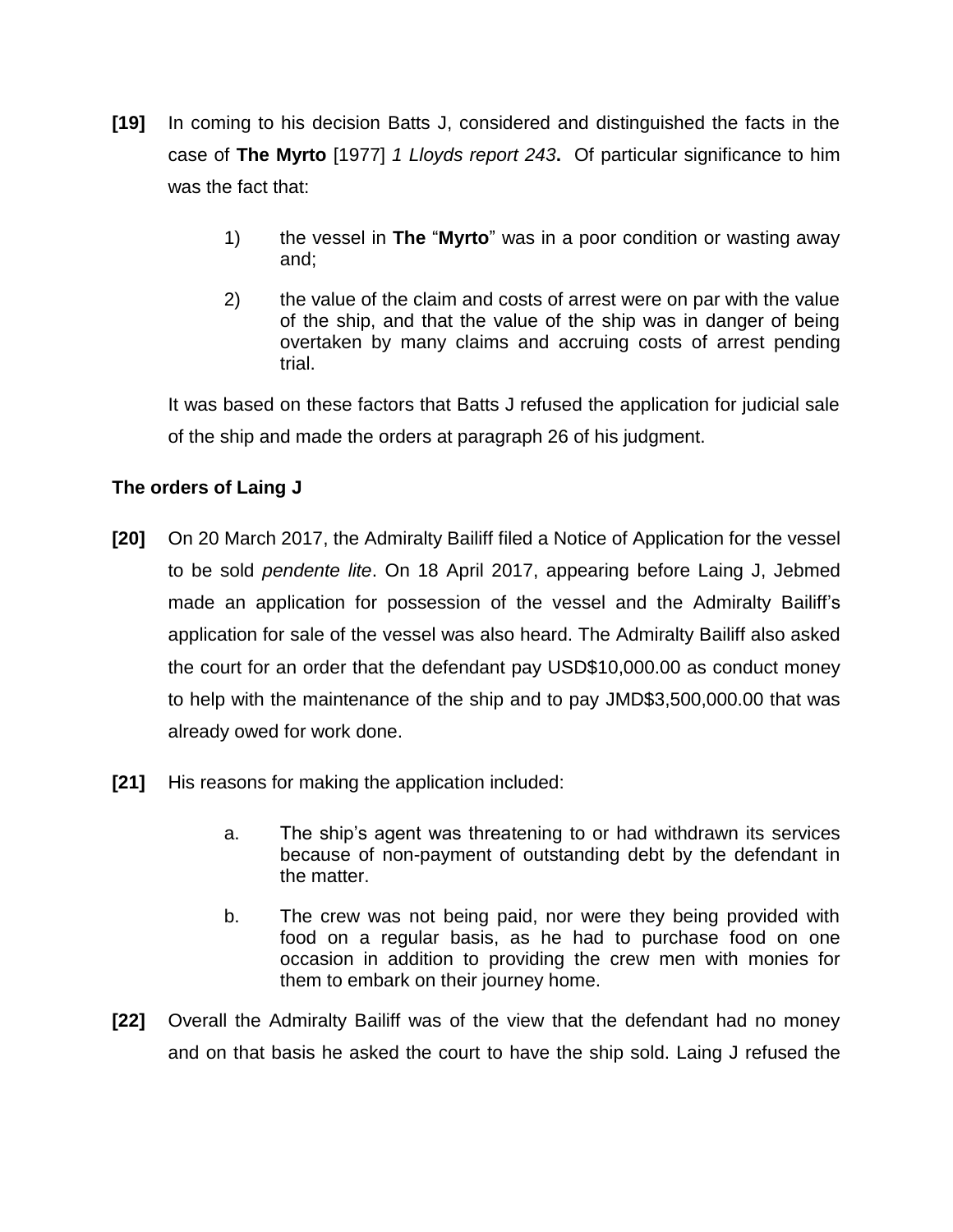application by Jebmed for possession and also refused the application for sale of the vessel *pendente lite*.

- **[23]** On 8 April 2017 Laing J made the following orders:
	- *1) "Defendant is to provide an interim payment in the sum of JMD\$4,000,000.00 on or before 4:00 pm Eastern Standard Time Zone ("EST") on the 5th day of May 2017 by wire transfer to its Attorneys-at-law, Myers Fletcher and Gordon, which firm will then make appropriate arrangements for onward forwarding to the Bailiff.*
	- *2) The Defendant is to communicate in writing with the Malta Shipping Registry/Malta Transport by 4:00 pm (central European Time Zone) by the 21st day of April 2017 updating the registry as to steps taken to rectify the areas of concern, propose a timeline to correct any remaining concerns and to apply for an extension of the deadline by which Motor Vessel Trading Fabrizia ("the Vessel") is to be removed from Registry. Evidence of this communication is to be filed and served by 4:00 pm EST on or before the 24th day of April 2017.*
	- *3) The Defendant is to by 4:00 pm EST on the 24th day of April 2017 advise the Maritime Authority of Jamaica in writing of the steps taken to correct the deficiencies outlined in the Report of Inspection dated 30th January 2017 and propose a timeline for the remaining deficiencies to be remedied. Evidence of this communication is to be filed and served by 4:00 pm EST on the 28th day of April 2017.*
	- *4) In any event, the Defendant is to repair the leaking generator and repair the non-functioning generator and is to have three (3) working generators, in addition to an emergency generator on the Vessel by May 20, 2017. Evidence of this is to be filed and served by 4:00 pm EST on the 30th day of May 2017.*
	- *5) The Defendant is to obtain confirmation from the Maritime Authority of Jamaica that it has a competent crew on board the Vessel and that the necessary safety standards for the*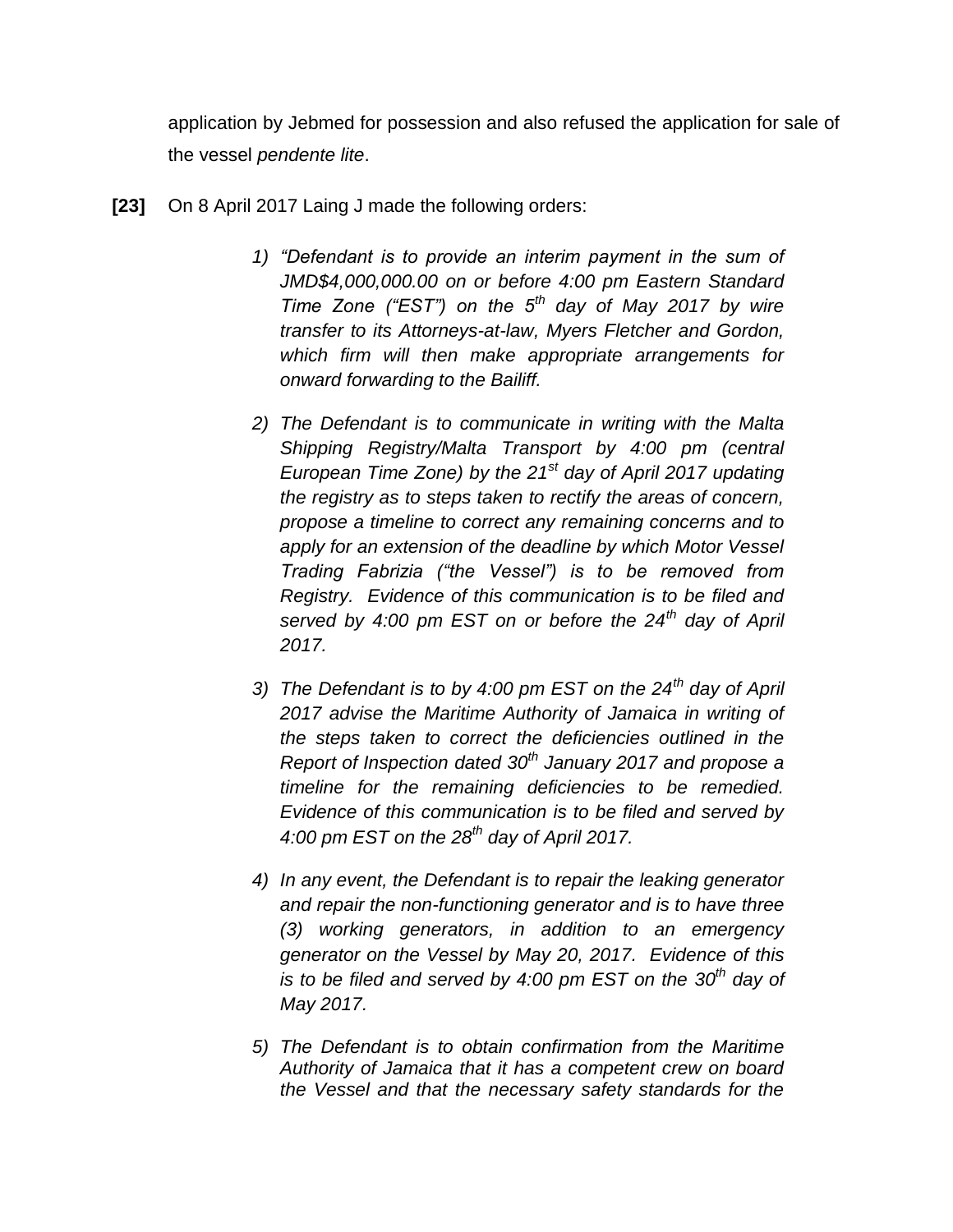*Vessel while it remains in arrest and anchorage in the Kingston Harbour or elsewhere in the jurisdiction of Jamaica have been met. The Defendant is to file and serve evidence of this on or before the 30th day of May 2017.* 

**[24]** The defendant's attorney and the Admiralty Bailiff have indicated that the JMD\$4,000,000.00 was paid over. In fact, the defendant maintains that the fact that they have complied substantially with the orders of Laing J is proof that the sale is not necessary at this time.

## **Issues raised in this renewed application**

- **[25]** The issues to be determined are as follows:
	- i. Whether or not the M/V "Trading Fabrizia" should be sold *pendente lite* where the claim is defended, taking into account the following considerations:
		- a) The ship has been arrested in the Kingston Harbour for almost 9 months;
		- b) The defendant appears to be impecunious, and has failed to put forward any bonds, guarantees or undertakings for its release;
		- c) The said application was already heard by two judges of concurrent jurisdiction both of whom refused the application to sell the vessel *pendente lite*;
		- d) The defendant has substantially complied with the orders of Batts J and Laing J, namely; putting the ship in a physically good condition, obtaining Hull and Machine Insurance and providing a crew to man the vessel.
	- ii. Whether in any event, I am bound by the decisions of Batts J and Laing J.

#### **The condition of the vessel**

**[26]** It is perhaps necessary to have a look at the history of the condition of the vessel. The defendant seems to have run into problems maintaining the vessel from as early as September 2016. In October 2016 the captain of the vessel was writing to urgently request fuel and cash advance for the crews, as well as for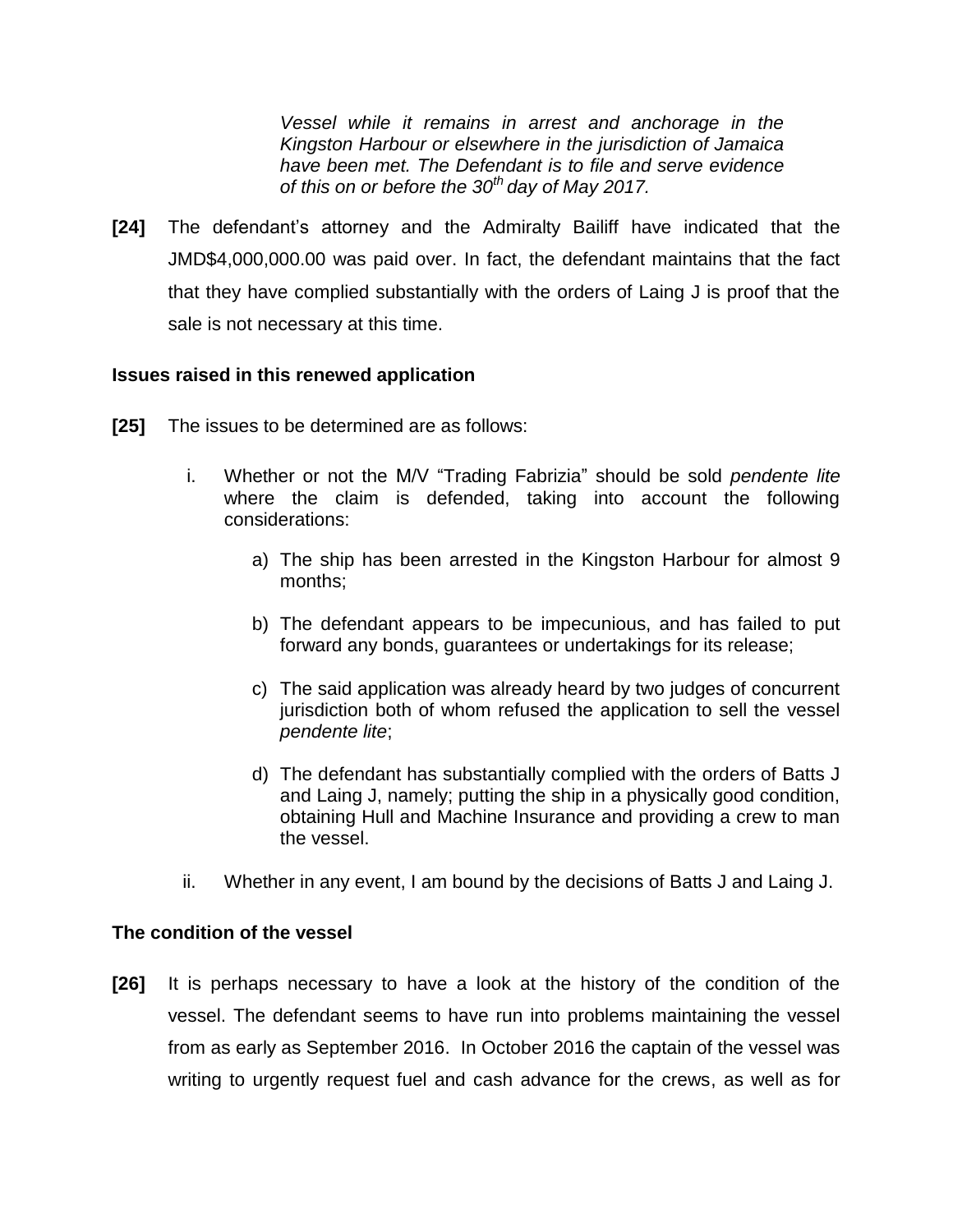provisions. There seem to have been no provision made for travelling, no charts for the next voyage and there were already problems with the diesel engines.

- **[27]** A condition survey of the vessel was conducted in December 2016. At that time there were two functional generators and one was being overhauled. The Hull of the ship was found to have algae bloom and acorn shells but was otherwise in generally good condition. The ballast tanks were rusting, although within acceptable limits. The vessel needed painting and had outstanding deficiencies in the engine room. The ship was found to be well maintained and in 'excellent condition'.
- **[28]** A further survey was done in January 2017, where three deficiencies were indicated and those were;
	- I. The engine crew were not generally well trained.
	- II. Diesel Engine number 3 was being overhauled and could not be tested.
	- III. The hull was dirty.
- **[29]** It was further indicated that hull would need to be painted along with five holds, the bottom of the vessel was completely dirty and needed to be cleaned and that the vessel needed constant maintenance. There was also some deficiency in documentation, certification and communication. The survey further showed that the vessel also required painting, especially in the exposed areas.
- **[30]** After the vessel arrived in Jamaica, Port State Control carried out an inspection on the vessel on 30 January 2017, found 17 deficiencies and detained the vessel as a result. No further information was provided to me as to what those deficiencies were or what was done to remedy them, if anything. However, most of them appeared to relate to the vessel's expired certificates and poor or missing equipment.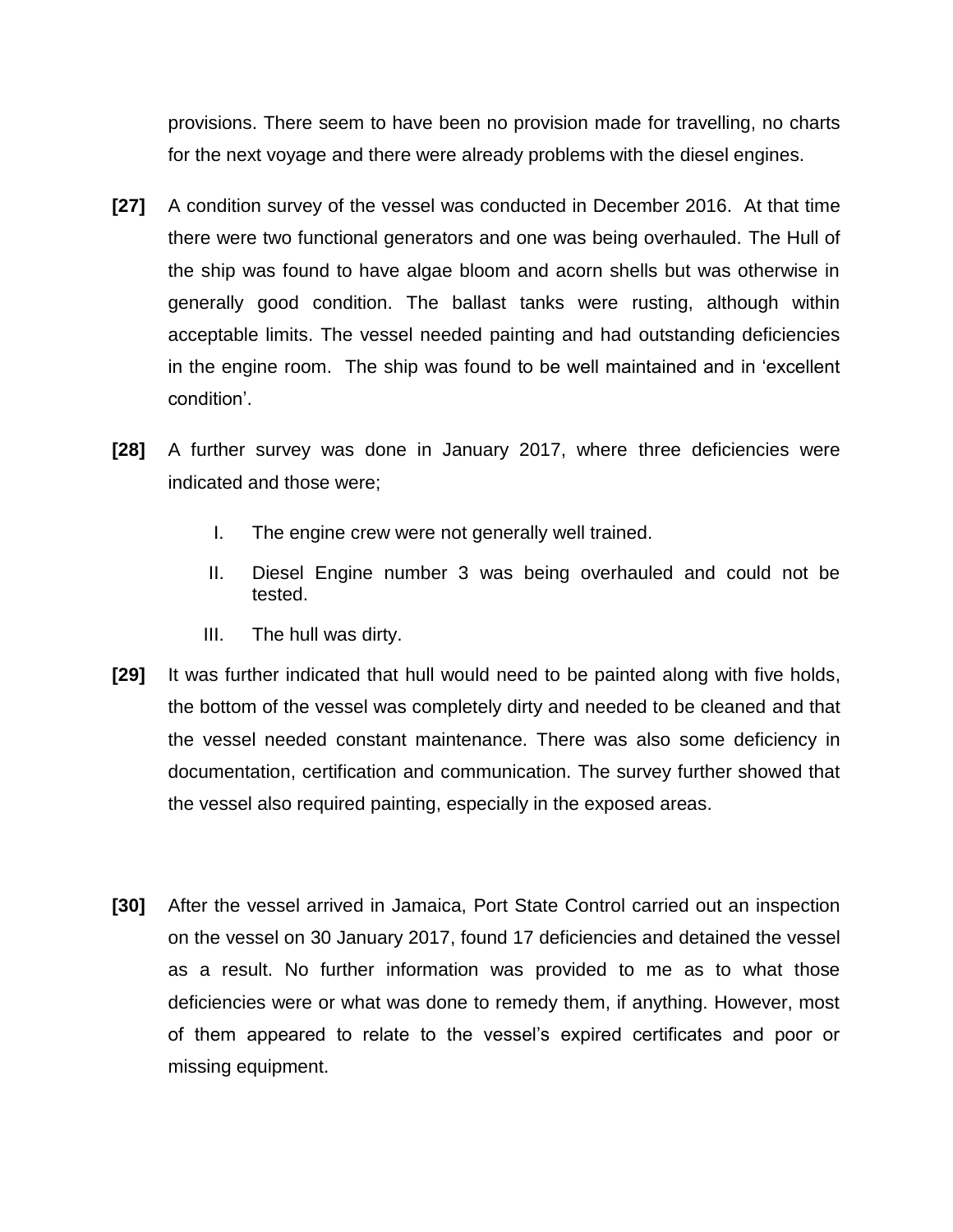- **[31]** Since the report made in January however, the generators on the vessel began to malfunction, one had a leak and the others were non-functional. It appears that the vessel had no Protection and Indemnity insurance, and this was an issue for the Maritime Authority of Jamaica, as the ship was arrested in Jamaican waters. The ship was in danger of falling into general disrepair. The three generators were not working, there was an absence of spare parts, the vessel was low on fuel and was in grave danger of becoming a "dark ship". Since then the main engine was repaired.
- **[32]** An addendum to the earlier condition survey was carried out in April 2017 and at that time only two serious deficiencies remained although there was what was described as other "light deficiencies" resulting from the expiration of the certificates. The new engine crew was said to be now satisfactorily knowledgeable.
- **[33]** In April 2017 there was allegation that the crew were disgruntled, that they lacked provisions and were not being paid. The crew eventually abandoned the vessel and left Jamaica, wherein the Admiralty Bailiff had to engage a local crew to man the vessel and ensure its safety. The vessel now has a replacement crew of eight men.
- **[34]** The vessel now has a cover note for Hull and Machinery and war risk Insurance obtained by the defendant for a period of 12 months. The vessel has been deregistered from the Malta Flag due to its bad and deteriorating condition and its expired certificates, such as its safety Construction certificate and its annual statutory certificates.
- **[35]** Judgment has been handed down in Malta in favour of the claimant declaring it has a right to possession of the vessel, subject to the decision of the Court in Jamaica. The defendant also obtained an EEO from the Maltese Court and the defendant contends that the sums referenced in the judgment includes the same sums subject to litigation here in Jamaica and that therefore there was no requirement for security to be given by the defendant.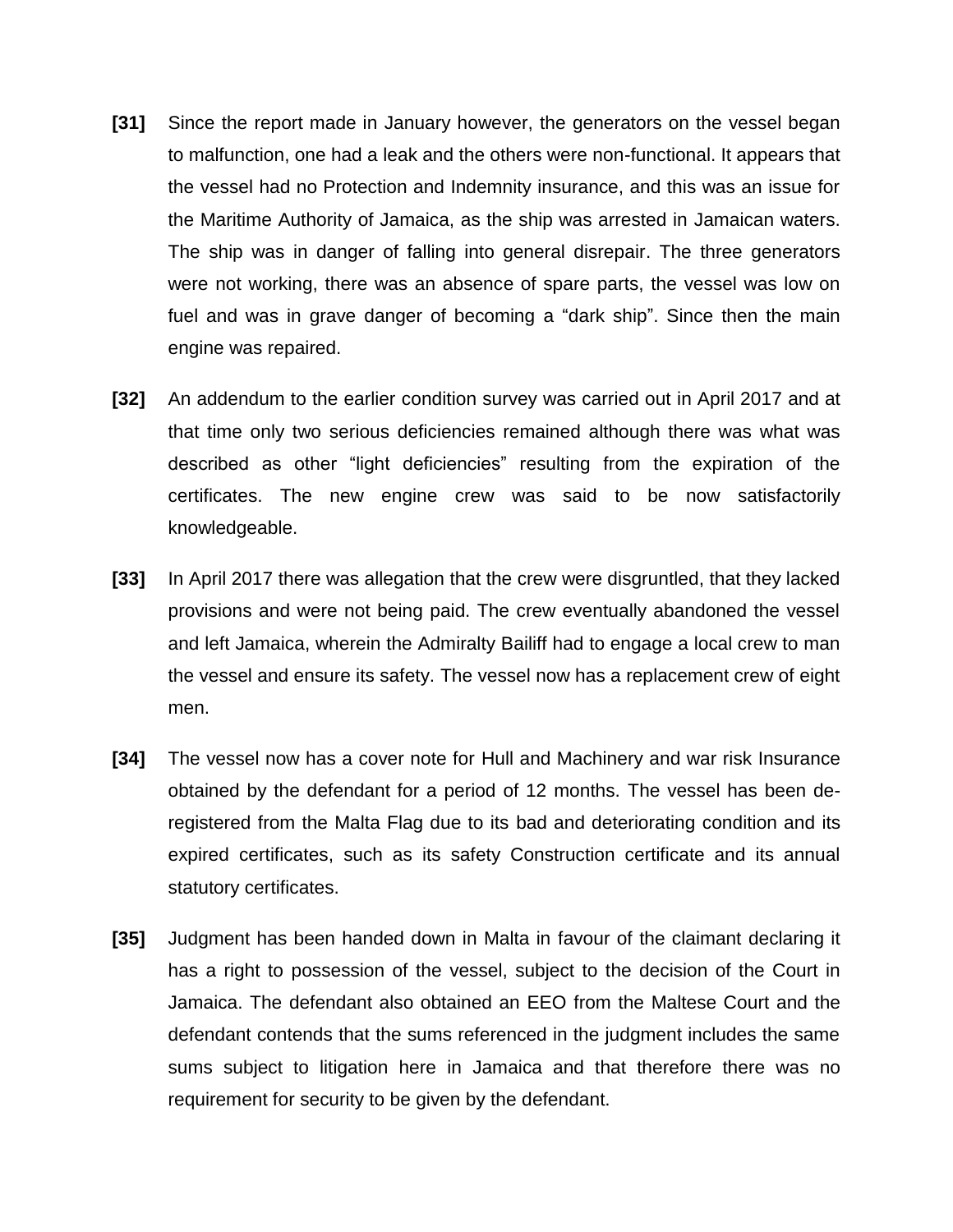- **[36]** According to the affidavit of Amanda Montague filed 19 May 2017 the arrest of the vessel has resulted in various costs inclusive of salaries for the crew, agency fees, provision of cabin items, fuel, lubes, bottom cleaning, spare parts, port and registry fees, superintendent and crew travel expenses, payment to the Bailiff, cost of legal fees already incurred to the tune of USD\$281,000.00 and JD\$4,000,000.00 and continuing. The defendant has also been exposed to liability for lost charter to the sum of USD\$451,500.00 plus interest.
- **[37]** According to the affidavit of the Admiralty Bailiff filed 8 June 2017, the vessel was operating on the emergency generator only due to the lack of bunker oil, garbage and sewage is now a looming problem although the defendant says the garbage has been removed and sewage production is low and being stored in a holding tank. The defendant also submitted that the situation with the bunker was temporary. There is also a build up of bilge and sludge for which consideration has to be given by the Admiral Bailiff as to how this will be discharged from the ship.

#### **The submissions**

- **[38]** Counsel for Jebmed argued that the defendant now owes to it a sum of Euro \$778,846.61 with interest and since the arrest of the ship the defendant has neither paid over the sums due nor posted bond for the release of the ship. Counsel for Jebmed further argued that despite being given time to do so, the defendant has failed to satisfy all the conditions set by Batts J.
- **[39]** Counsel argued that the vessel has now been struck off the registry in Malta since the defendants have failed to keep the ship in good standing. This, he said would result in its rights as mortgagees being prejudiced. Counsel argued that it was imperative that the ship be sold.
- **[40]** Counsel for Ligaboo also supported the application for sale pendente lite. Counsel pointed that at each stage of these applications the defendant had to be called upon by the court to do what was necessary to maintain the vessel.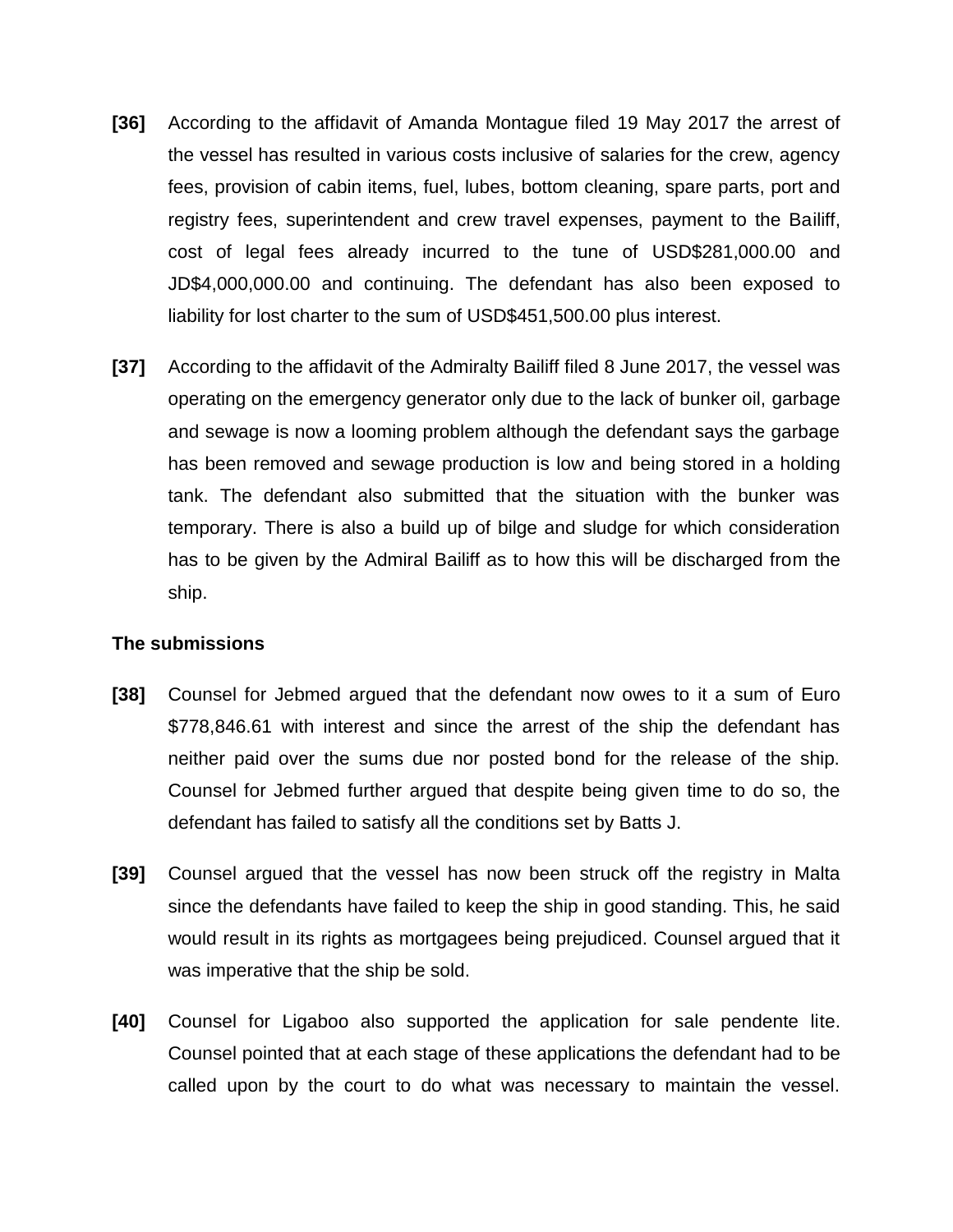Counsel questioned the bona fides of the defendant in wanting to keep the vessel viable. Counsel relied on the authority of **The "Myrto"** especially the reasoning of the court found at pages 260-261. Counsel noted that the costs of maintaining the arrest did not only stop at the Admiralty Bailiff but that there were other charges such as berth charges etc and were continuing.

- **[41]** Counsel for Elburg indicated they had no instructions regarding a sale *pendente lite* but would approve the legal application of the case of **The "Myrto"**. He suggested that even if an outright sale is not ordered, an unless order could be made for the vessel to be re-registered. Counsel also asked that the court takes into account that they had a maritime lien under the Shipping Act s 80 for outstanding wages relating to two sets of crews.
- **[42]** Counsel for XO Shipping indicated that their clients were neutral on the issue whether there ought to be a sale or not but reminded the court that they had a caution against release of the vessel.
- **[43]** Counsel for the defendant argued that there has been no finding in this jurisdiction that it owes Jebmed any sums of money and that it was an issue joined between the parties to which it has filed a defence and counterclaim. Counsel further argued that the sum was ordered under a European Executive order (EEO) in Malta which was enforceable only in EU member states. Counsel further argued that Jebmed had taken no steps to enforce the EEO and pointed out that even though it had secured declarations in its favour in a court in Malta, it had taken no steps to enforce that judgment in this jurisdiction. They both therefore, have no effect in these courts and the defendant, he says, has no obligation to pay over any sums to Jebmed, as no such sums were due.
- **[44]** Counsel noted that it had always been the defendant's position that the arrest by Jebmed was unlawful and that the matter should be determined by way of a speedy trial. Counsel reminded the court that Batts J had in fact set a trial date which had been vacated at the instance of Jebmed. Counsel pointed out that it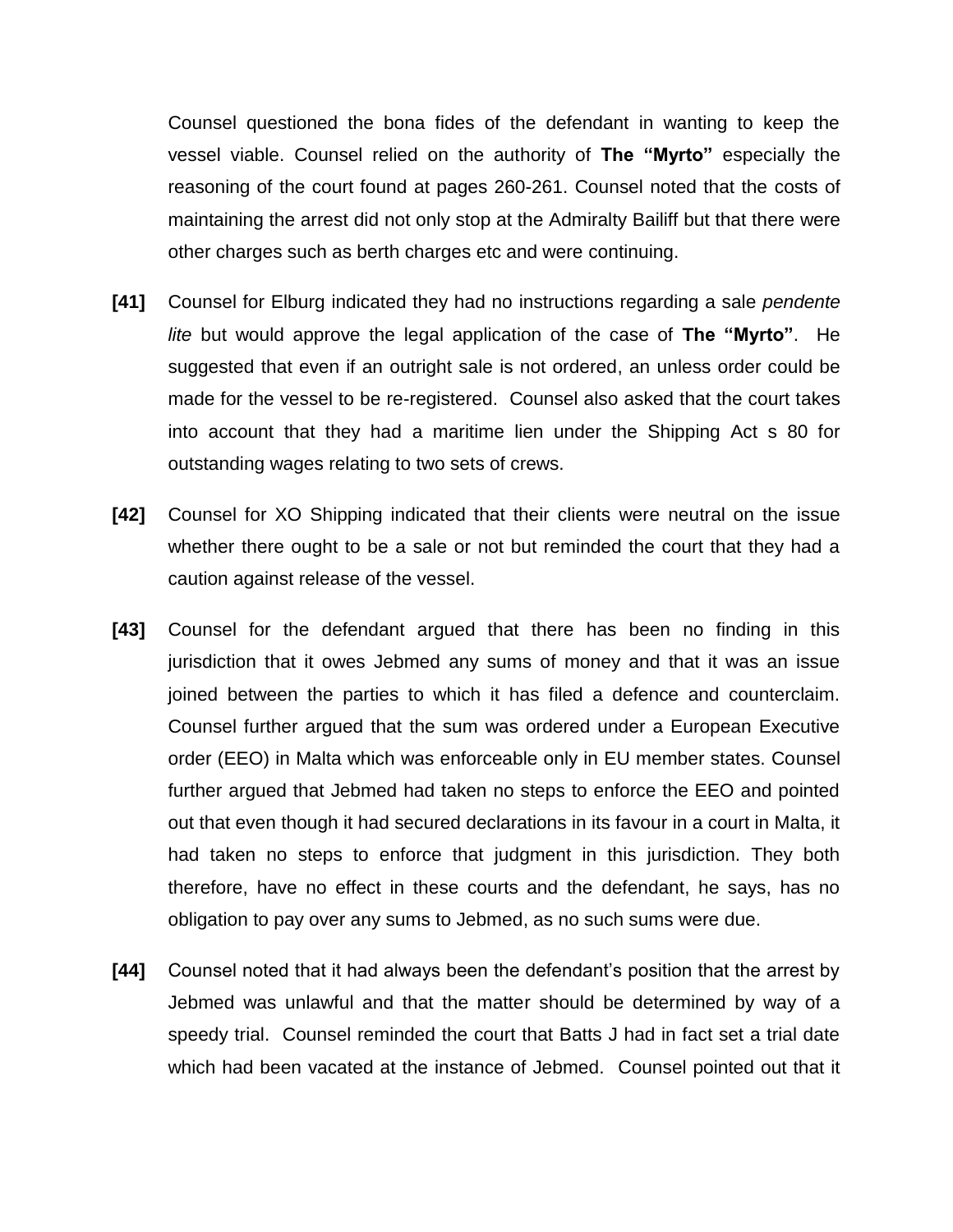was Jebmed which chose not to prosecute its claim in Jamaica and chose to commence litigation in Malta.

- **[45]** Counsel argued that, this was a defended claim and that the circumstances in which a court would exercise its jurisdiction to order the sale of a ship *pendente lite* was set out in the case of **The Myrto**. Counsel also noted that Batts J had relied on the case of **The Myrto** in coming to the decision that the sale of the M/V "Trading Fabrizia" was not appropriate at this time. Counsel argued that the reasons put forward by Batts J are still applicable and therefore no order for sale *pendente lite* should be made.
- **[46]** Counsel further made the following points in support of his contention that there were no reasonable grounds for selling the ship *pendente lite*:
	- 1) That the current evidence is that the vessel is in good condition.
	- 2) That there is evidence of the value of the ship being in the region of approximately \$10- \$17,000,000.00.
	- 3) That there have already been two failed applications.
	- 4) That despite the dire circumstances the ship had been found to be in at the time of the last application in April, no sale had been ordered then and the defendant had provided evidence of its compliance with all the orders of the court.
	- 5) That the vessel had now been struck off the Maltese ship registry and this was no longer a consideration as re-registration was possible and the rights of the mortgagee was not affected by de-registration.
	- 6) That the owner of the vessel was now taking steps to address the deficiencies relating to an ocean going vessel.
	- 7) That although Jamaica is entering the hurricane season, the ship is manned and is safe to be at anchor at arrest.
	- 8) That the ship is insured.
	- 9) That this court is bound by the two previous decisions.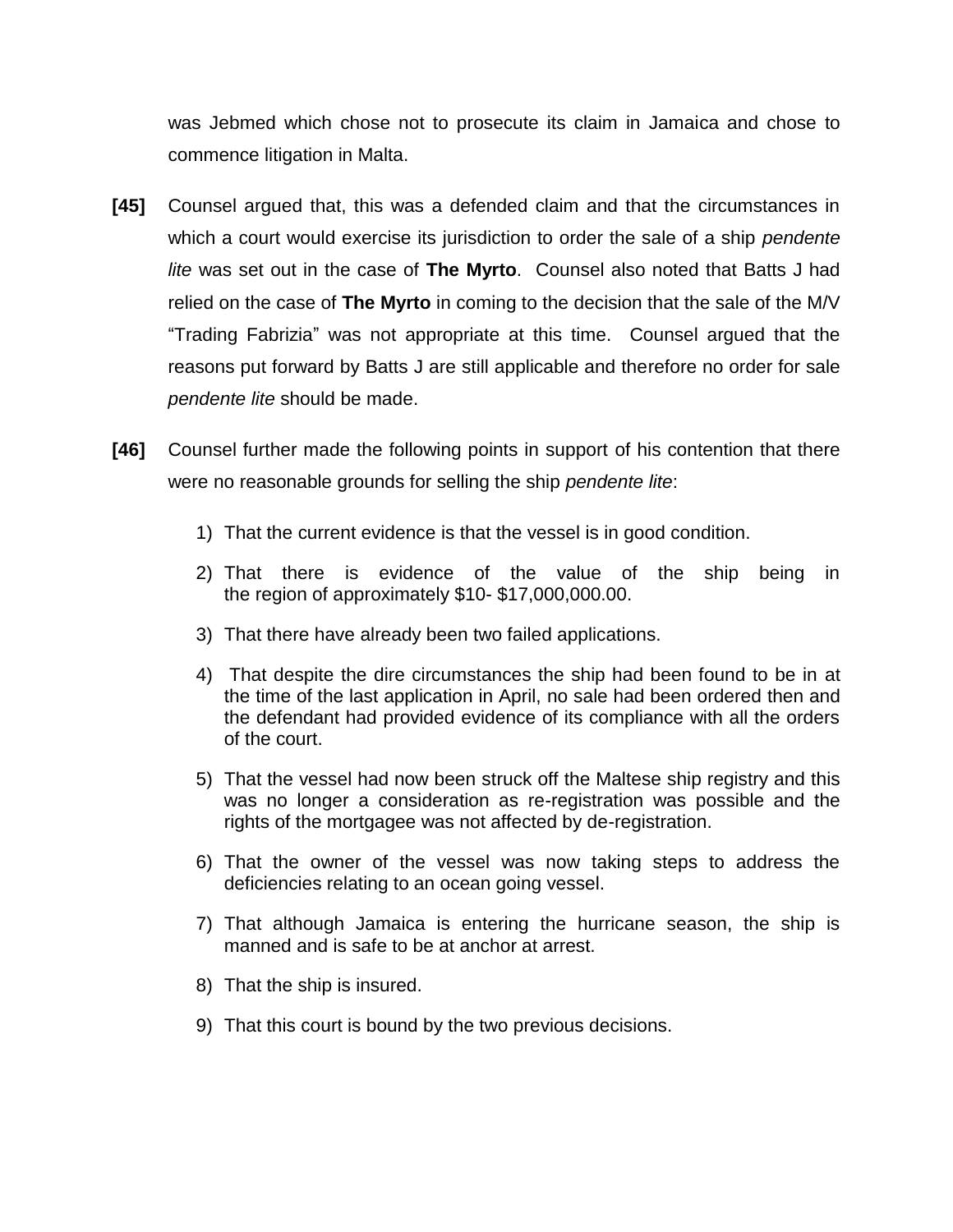#### **Is this court bound by the decision of Batts J, and Laing J's Judgment?**

- **[47]** Taking into account all the factors, especially in light of the deficiencies of the vessel that arose after the judgement of Batts J and the order permitting a renewed application if certain conditions were not met, I do not consider myself bound by the decision of Batts J to refuse the application for sale *pendente lite.*
- **[48]** In the case of the refusal by Laing J, I do not feel myself bound by that decision either. The application to sell the vessel that was before Batts J was made by the claimant. It is the claimant that is now renewing that application pursuant to the order of Batts J granting liberty to do so upon certain failings by the defendant. The application before Laing J was made by the Admiralty Bailiff. The Admiralty Bailiff has made no application before me but has filed an affidavit at my instance to assist the court with information concerning the current status of the vessel. I therefore, do not have to consider myself bound by the decision made by Laing J to refuse the Admiralty Bailiff's application to sell the vessel *pendente lite.*
- **[49]** Part 70, rule 70.8(1) of the Civil Procedure Rules (CPR) which deals with directions as to property under arrest provides that the bailiff may apply to the court at anytime for directions with regard to any property under arrest. Rule 70.8(4) provides that any person other than the bailiff may apply for directions under this rule. Rule 70.13 provides that an application for an order for the survey, appraisal or sale of a ship may be made in a claim in rem, at any stage, by any of the parties. To my mind these rules contemplate that there may be multiple applications for directions as to the property under arrest. It means also that there may also be multiple applications by different parties at any stage of the proceedings. Whilst the Admiralty Bailiff is not a party, it is thought possible that he could utilize rule 70.8(1) to seek directions as to the necessity for a sale. It means therefore, that not only am I not bound by the two previous decisions but I may not even be bound by any decision which I may make regarding the property under arrest.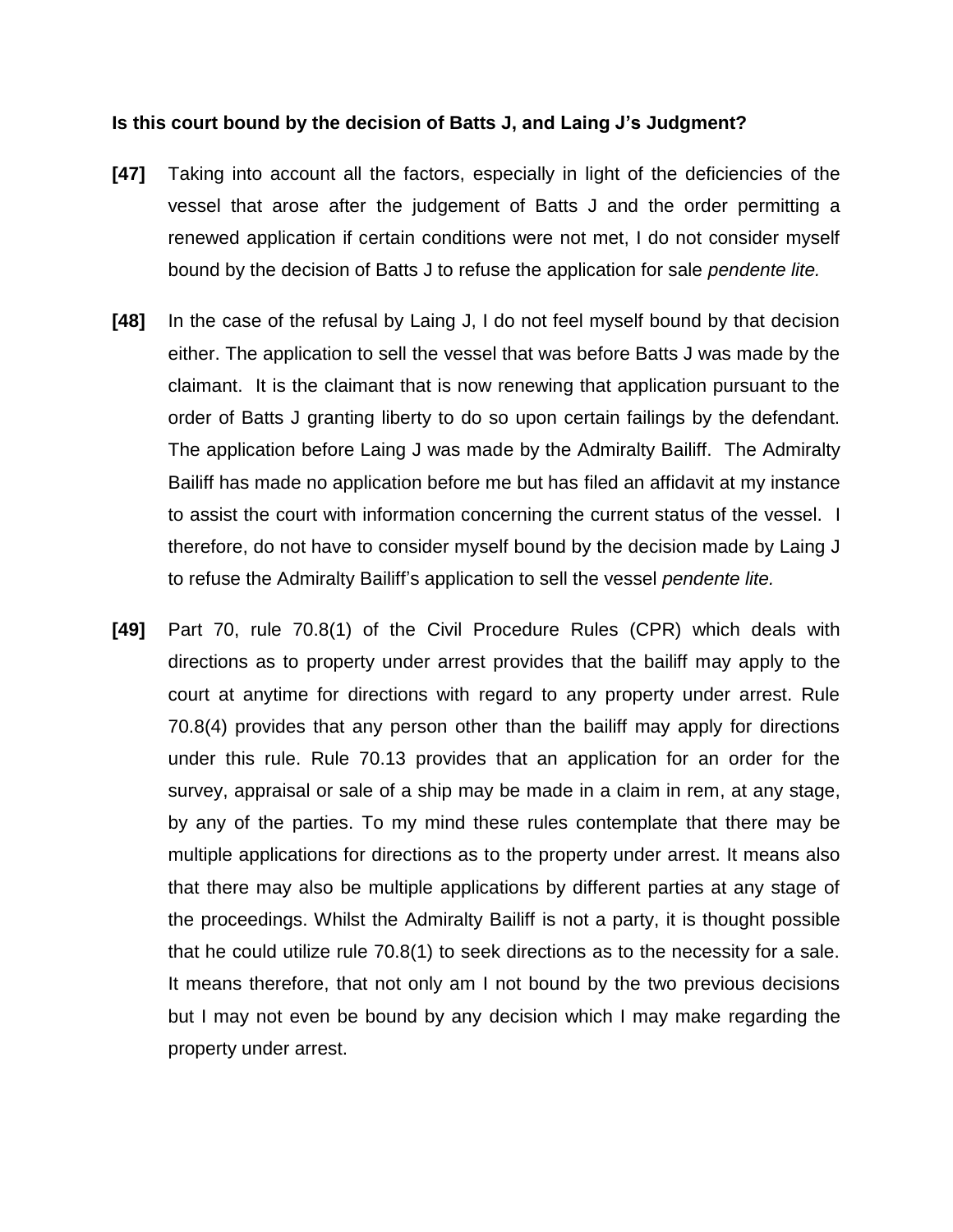**[50]** In any event matters may have changed since the last application and in that regard it is important to note that while the defendant has remedied the defects or deficiencies of the vessel as per the two previous court orders, one has to recognize that this was only done with the court's intervention after the applications were made.

## **The applicable principles**

- **[51]** The purpose of arresting a vessel in an action in rem, that is, an action against the vessel, is to obtain security for the satisfaction of any judgment which a plaintiff or defendant may obtain in any such action or counter claim. Normally once a vessel is arrested, the owner or other interested party will take steps to procure its release. Bail may be put up or money paid into court in lieu of bail, as this provides a means of alternate security for the claimant's claim and to obtain release of the vessel. See (CPR Rule 70.9(1)(a)). The claimant is entitled to sufficient security to cover the amount or such amounts as determined by the court, and security is usually provided for in the form of a bond, undertaking or bank guarantee.
- **[52]** Where a defendant fails to "bail" the ship it must remain under arrest until the judgment of the court, or until the court determines that it is appropriate to order the appraisement (valuation) and sale of the arrested ship *pendente lite*, wherein the proceeds of sale will be paid into court and thereafter applied to the satisfaction of the judgment debt.
- **[53]** Part 70.13 of the CPR provides that an application for an order for the survey, appraisement or sale of a ship may be made in a claim in rem at any stage by any party. The court may order that an arrested ship be sold either on giving judgment at trial, by default judgment or prior to judgment, *pendente lite*. However, the authorities have shown that the court is usually reluctant to order a sale *pendente lite* but is likely to do so in circumstances where there is no defence or the defendant is in default and the claimant has shown that the ship is a wasting asset.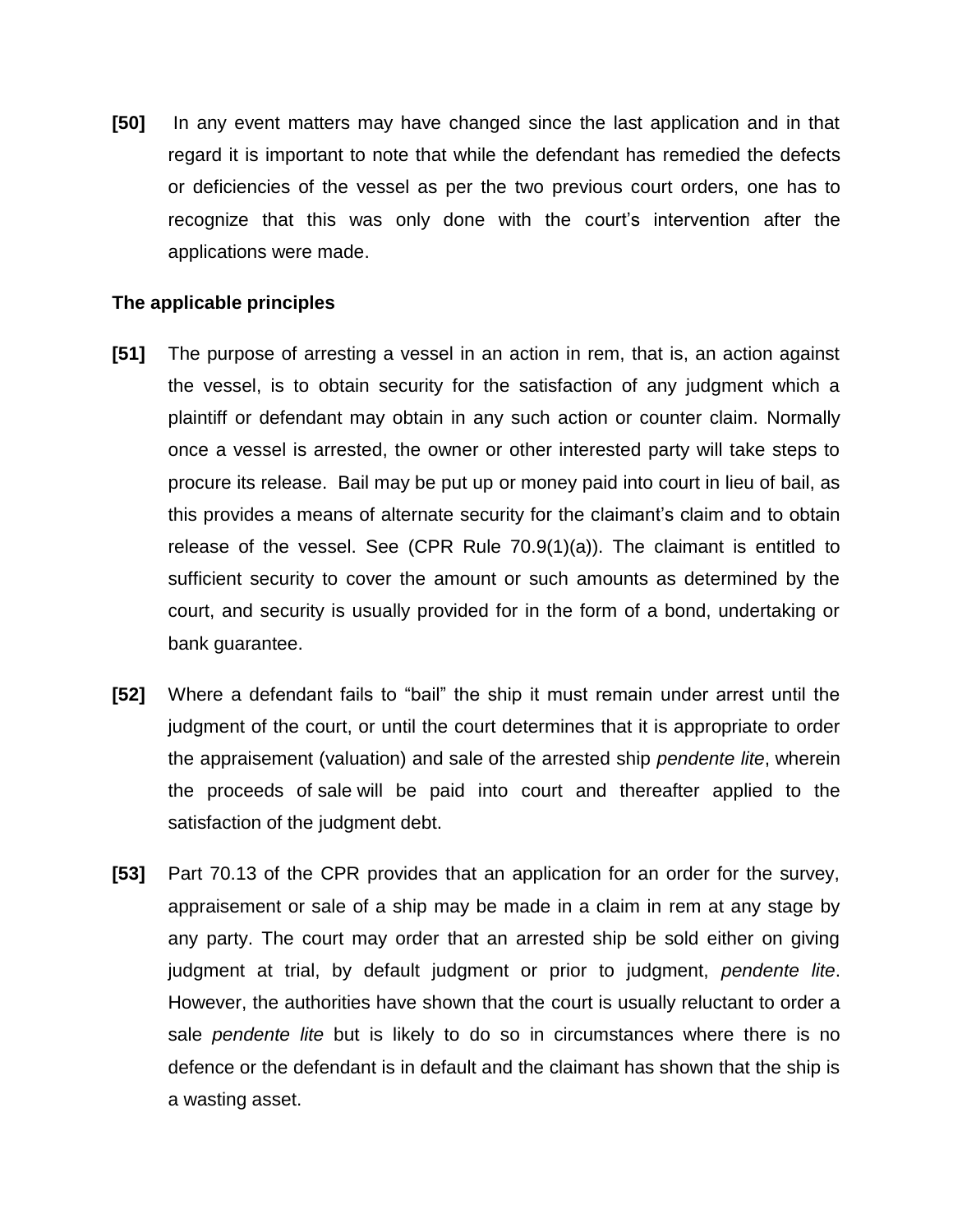- **[54]** A sale *pendente lite* has the potential to work significant injustice to the interests of the ship owner and therefore, it is something which has been approached with caution by the courts. Such a sale will not be ordered except for good reason, such as where the vessel is dangerous, perishable or deteriorating rapidly under arrest, or where the costs of maintaining the arrest are greatly disproportionate to the value of the vessel. See The Journal of International Maritime Law, Vol 22, Issue 5.
- **[55]** Factors which the court may take into account when considering an application for sale *pendente lite* includes the high maintenance costs of the vessel, the mounting daily expenses, the deteriorating condition of the ship and unpaid crew wages.
- **[56]** In considering whether to order a judicial sale a court will consider whether it is necessary or expedient to do so, taking into account such factors including but not limited to:
	- *a) The amount claimed compared to the value of the ship;*
	- *b) whether the continuing arrest will result in the claimant's ability to recover the amount claimed from the sale of the ship;*
	- *c) the timeline of the sale and the factors likely to impact on the value of the ship during arrest, that is, whether there will be any diminution in the value of the vessel or the sale price caused by the failure to sell now;*
	- *d) the continuing maintenance costs of the ship whilst under arrest including the wages of the crew, daily mounting expenses and the costs of insurance;*
	- *e) the deterioration in the condition of the ship and the rate of depreciation in value;*
	- *f) whether there is an arguable defence;*
	- *g) whether the owner can carry on, that is, is it reasonable to assume that there must be a sale of the vessel at some point;*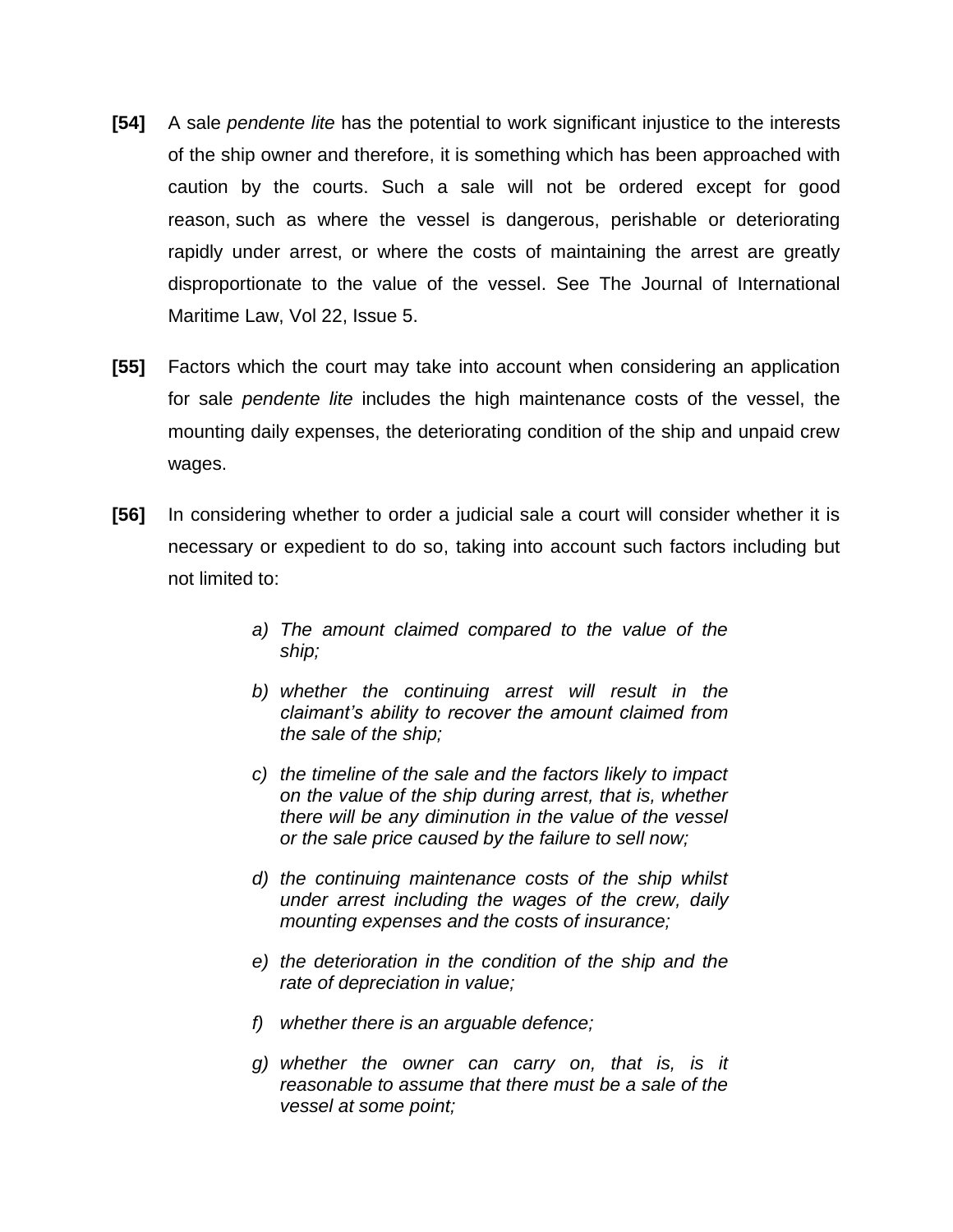#### *h) any other good reason for the sale.*

- **[57]** Three cases were referred to me in this application. The first was the **Maule**  [1997] 1 WLR 528 a decision of the Privy Council cited by counsel for Jebmed. Save and except that it confirms the right of a mortgagee acting under a power of sale in the mortgage contract, to arrest a ship in an action in rem, where an express power may arise even though nothing is due on the loan, it is otherwise unhelpful to any decision that has to be made in this application. The case of **The "Myrto"** [1977] 2 Lloyds Rep. 243 and **The Emre 11** [1989] 2 Lloyds Rep. 182 was relied on by the defendant. I also considered the case of The "**Gulf Venture**" (1985) 1 Lloyds Rep.131; **Banco do Brasil SA** v **Alexandros G Tsavliris (The)**, [1987] Carswell Nat 252; (1987) C.L.D.1235, decision of the Federal Court of Canada and **Avina v The "Sea Senor" (Ship)** 2016 BCSC 749**,** decision of the Supreme Court of British Columbia.
- **[58]** In the first three cases cited above, the ship was sold *pendente lite*. In the latter two, with regard to **The** "**Sea Senor**" the application was refused on the basis that it was not expedient to sell the ship *pendente lite,* as the value of the ship outweighed the value of the claims, which were modest and there was no serious risk of deterioration or diminution of value. The application in the case of **Banco do Brasil** was refused, although the value of the claim far exceeded the value of the ship, on the basis that the defence was strong and likely to succeed. There was only one claimant and the balance of convenience favoured the vessel remaining under arrest unsold as there was a likelihood the defence could succeed. That court also considered the principles espoused in **The "Myrto**" and **The "Gulf Venture".** It distinguished **The "Myrto**" on the basis that there were several claims against that vessel and it was likely to be sold in any event.
- **[59]** Also of consideration is the fact that in the case of the first three cases, the vessels had been under arrests for relatively short periods of time between three to 6 months. In the case of the "**Sea Senor**" it had been under arrest for approximately twelve months when the application was heard. In the case of the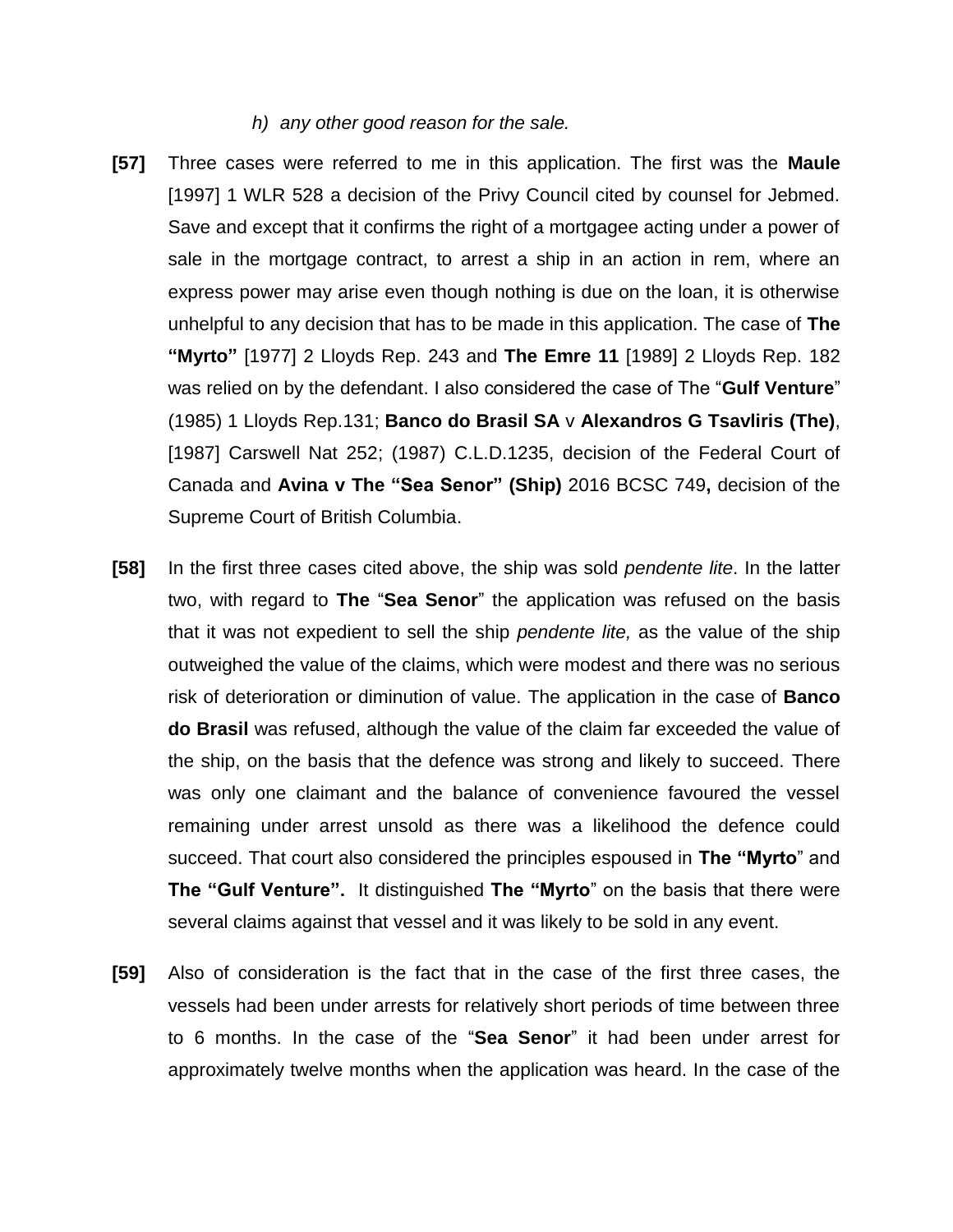**Banco do Brasil**, it was under arrest for approximately a month at the time the application was heard.

**[60]** Whereas in most cases the application for a judicial sale of a ship *pendente lite* is made in default of appearance or defence by a defendant, in rare cases it may arise in a defended action. One such case was in **The Myrto***.* In that case the court had before it two interlocutory application in a mortgage action in rem. The plaintiff bank applied for a judicial sale *pendente lite* on the grounds that the vessel was a wasting asset and it was in the interest of all the parties that it be sold. This application was resisted by the owner. Brandon J after confirming that this was a contested action in rem over which the court had an inherent jurisdiction in admiralty supplemented by the Rules, said this:

> *"The question whether an order for the appraisement and sale of a ship should be made pendente lite arises normally only in a case where there is a default of appearance or defence. In such a case it has been a common practice for the Court to make such an order on the application of the plaintiffs on the ground that, unless such order is made, the security for their claim will be diminished by the continuing costs of maintaining the arrest, to the disadvantage of all those interested in the ship, including, if they have any residual interest, the defendants themselves.*

> *Where defendants to an action in rem against a ship appear in the action with the intention of defending it, they almost invariably obtain the release of the ship from arrest by giving bail or providing other security for the claim satisfactory to the plaintiffs. For this reason there appears to be no reported case in which the Court has had to consider in what circumstances it would be right to make an order for appraisement and sale of a ship pendente lite in a defended case."*

**[61]** I have had recounted this statement by Brandon, J to emphasise the unusual nature of this application. For it is true that despite the ship being under arrest for nearly 9 months, the defendant has not provided any security for its release contrary to the usual actions by ship owners following an arrest. Like the position which faced Brandon J in **The Myrto**, until the first application in the instant case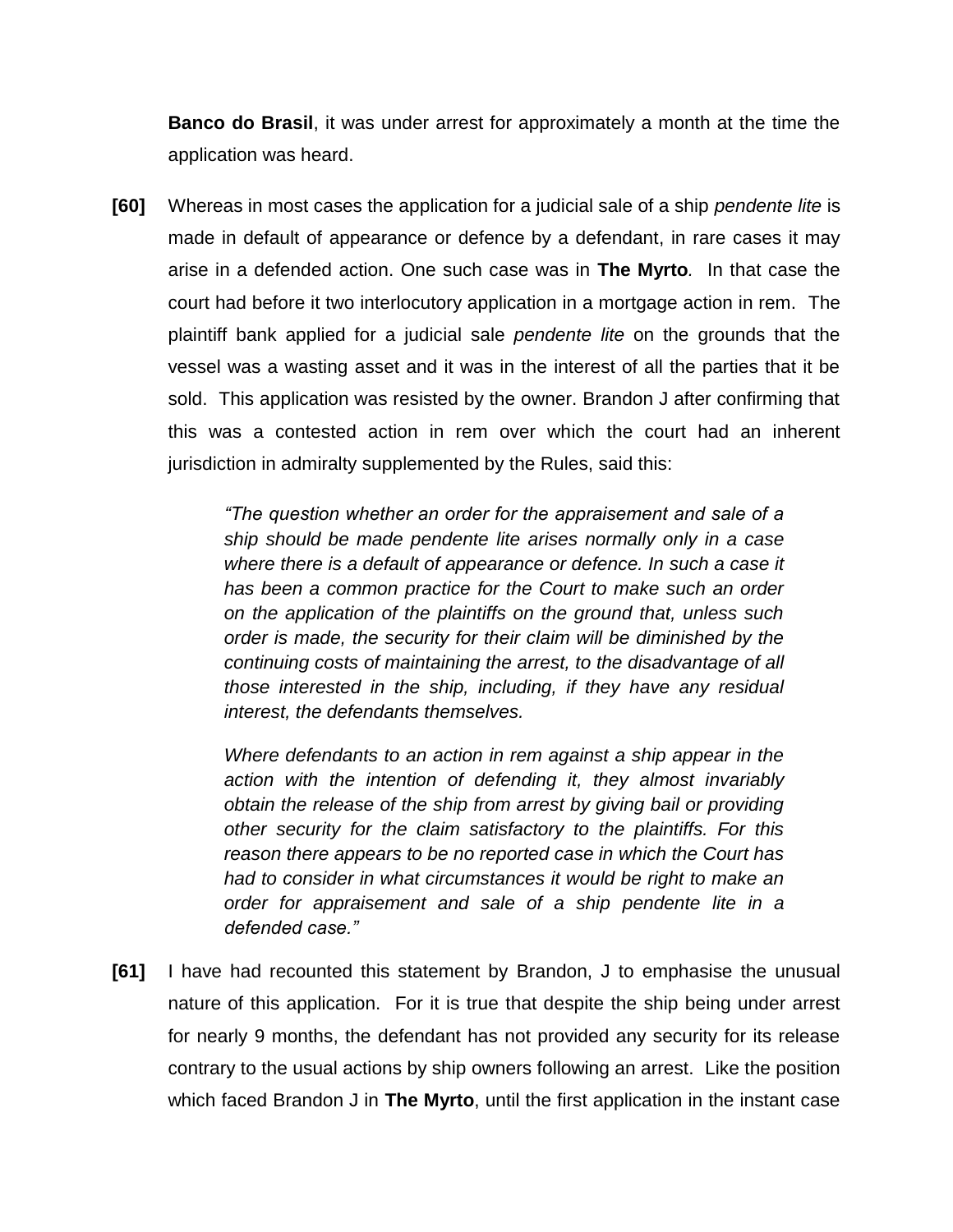had been decided by Batts J, there was no recorded decision in which the courts in this jurisdiction had to make such a decision.

- **[62]** Brandon J considered the various costs of maintaining the ship under arrest including berth charges, crew wages, supply of bunker, supply of food and water and other necessaries and insurance. He also considered that the defendant in that case was paying for none of these.
- **[63]** In the instant case the defendant is facing a claim for wages made by the crew who have left the ship, amounting to almost USD\$700,000.00 which has not been paid and for which they are seeking to also have the ship arrested. With respect to the current crew of 8 men, there is no evidence as to how their wages are being met or their necessaries such as food and water and other incidentals. With respect to bunker oil, there is evidence that the Admiralty Bailiff had to secure a loan of US\$16,800.00 to provide bunker oil in the last round. The defendant alleges that this was done with its knowledge under an agreement with the Admiralty Bailiff but I remain unsure as to what this means exactly. The Admiralty Bailiff provided proof of the loan from a reputable institution in his name payable to a supplier of bunker oil.
- **[64]** Brandon J also considered that the continuing costs of maintenance over a period of 7 months to 1½ year when the matter was likely to go to trial meant that additional maintenance costs would be incurred to prevent a physical deterioration of the ship. Brandon J in further considering the issue said this:

*"I accept that the Court should not make an order for the appraisement and sale of a ship pendente lite except for good reason, and this whether the action is defended or not. I accept further that, where the action is defended and the defendants oppose the making of such an order, the Court should examine more critically than it would normally do in a default action the question whether good reason for the making of an order exists or not. I do not accept, however, the contention put forward for the owners, that the circumstances that, unless a sale is ordered, heavy and continuing costs of maintaining the arrest will be*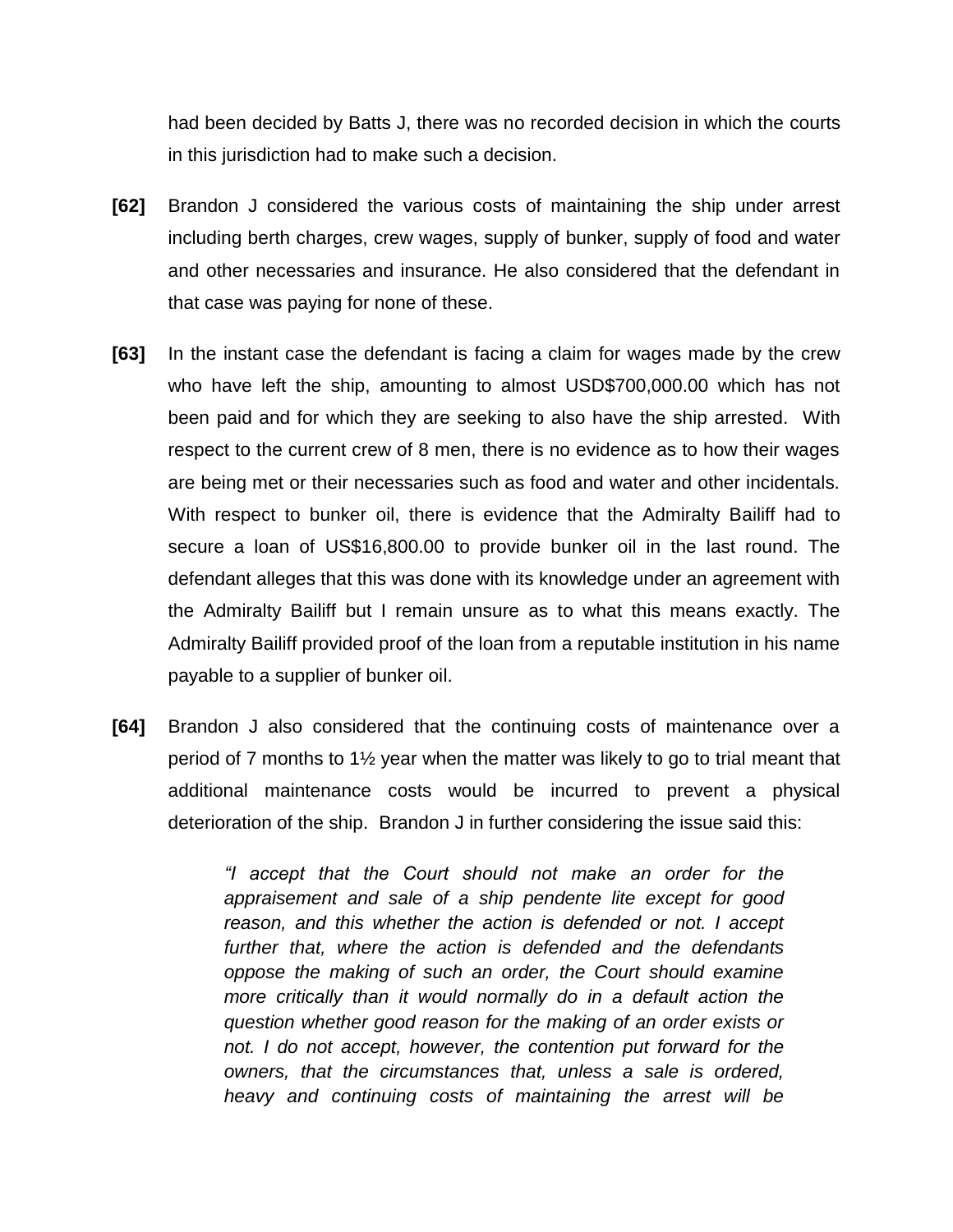*incurred over a long period, with consequent substantial diminution in the value of the plaintiff's security for their claim, cannot, as a matter of law, constitute a good reason for ordering a sale. On the contrary, I am of (sic) opinion that it can and often will do so."* 

- **[65]** Brandon J did make an order for sale *pendente lite* in circumstances where he formed the view that it would be unreasonable to keep the ship under arrest at great expense for such a long period of time resulting in the plaintiff's security being reduced by the costs incurred. Brandon J was also prepared to consider ruling otherwise, if the defendant's had been prepared to bear the costs to prevent the sale. As to the interests of third parties, Brandon J took the view that their interest was equally affected by a prolonged arrest as by a sale *pendente lite* but that they may in the circumstances be less affected by a sale *pendente lite*. Brandon J also made it clear that the court was not obliged to pursue the merits of the case at the interlocutory stage so that notwithstanding the existence of an arguable defence, the court could still order a sale *pendente lite.*
- **[66]** I take into account the fact that Batts J in refusing the application for sale heard by him, distinguished the case of **The "Myrto"** and the other cases cited to him on the basis that the vessels in those cases were either wasting away or as in the case of **The "Myrto"** itself, the value of the vessel was less than the value of the claim.
- **[67]** In *The "Emre" II*, the plaintiffs issued a writ in rem against the defendant's ship on the basis that there were monies due to them as mortgagees which the defendant had failed to pay to them. The plaintiffs applied for an order that the vessel be appraised and sold by the Admiralty Marshal *pendente lite*. The cost of the arrest was approximately £10,000.00 per month. Although the cost of the vessel on the market was less than the value of the claim, the plaintiffs indicated to the court that with each passing month their security was being eroded. The defendant was unable to provide any security to release the vessel. The court applied the principles set out in **The "Myrto**".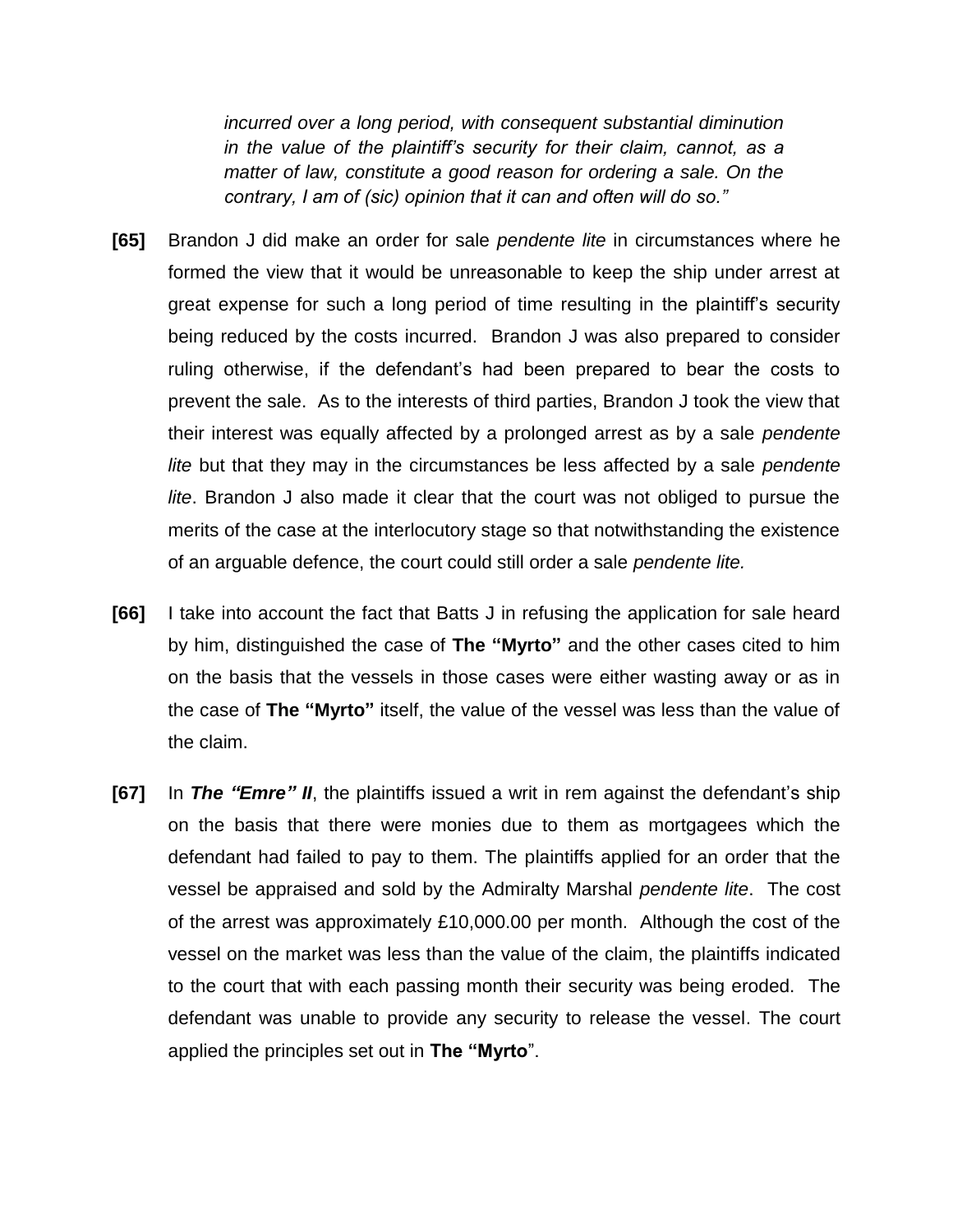- **[68]** In deciding not to order the sale of the vessel unconditionally, the court took into account the desire of the impecunious defendant to keep the vessel while at the same time recognizing the concern of the claimant. The court in that case exercised a balancing act by deciding to give the defendant an opportunity to give to the Admiralty Marshal their personal undertaking to pay the costs of arrest on demand, but if they failed to do so within 21 days of the order being handed down, the court would grant the order for appraisement and sale *pendente lite*.
- **[69]** The court also considered the defendants argument that the action ought to be stayed as the parties had agreed Turkish jurisdiction and that, in any event, Turkish court was the forum conveniens. The court agreed Turkey was the most convenient forum to hear the action but determined that it would not stay the action against the ship which was mortgaged as security for a loan, on that basis, unless the defendant was able to provide equally good security in the other forum. The plaintiff would not be deprived of its juridical advantage in arresting the ship. The court found that the justice of the case demanded that a stay of the action in the English court be granted until the determination of the dispute in the Turkish court but that the ship would continue to be detained under arrest until those proceedings reached finality. At that time the stay would be lifted and appropriate orders would be made in relation to the ship or her proceeds of sale.
- **[70]** In **The "Gulf Venture"** the plaintiffs issued a writ in rem against the defendant's vessel for expenses incurred by them as port agents. The vessel **The "Gulf Venture"** was arrested on 4 July 1984, and on 18 July 1984 the defendant's application to set aside the writ and release the vessel was dismissed. However, an order was made for them to provide security for the vessel to be released from arrest. The defendant declined to put up any security. By October 1984, the plaintiff applied for an order that the vessel be sold *pendente lite* on the ground that the cost of maintaining the arrest exceeded £5,000.00 per month and that the vessel was a wasting asset and ought to be sold for the benefit of all creditors with claims against the defendant.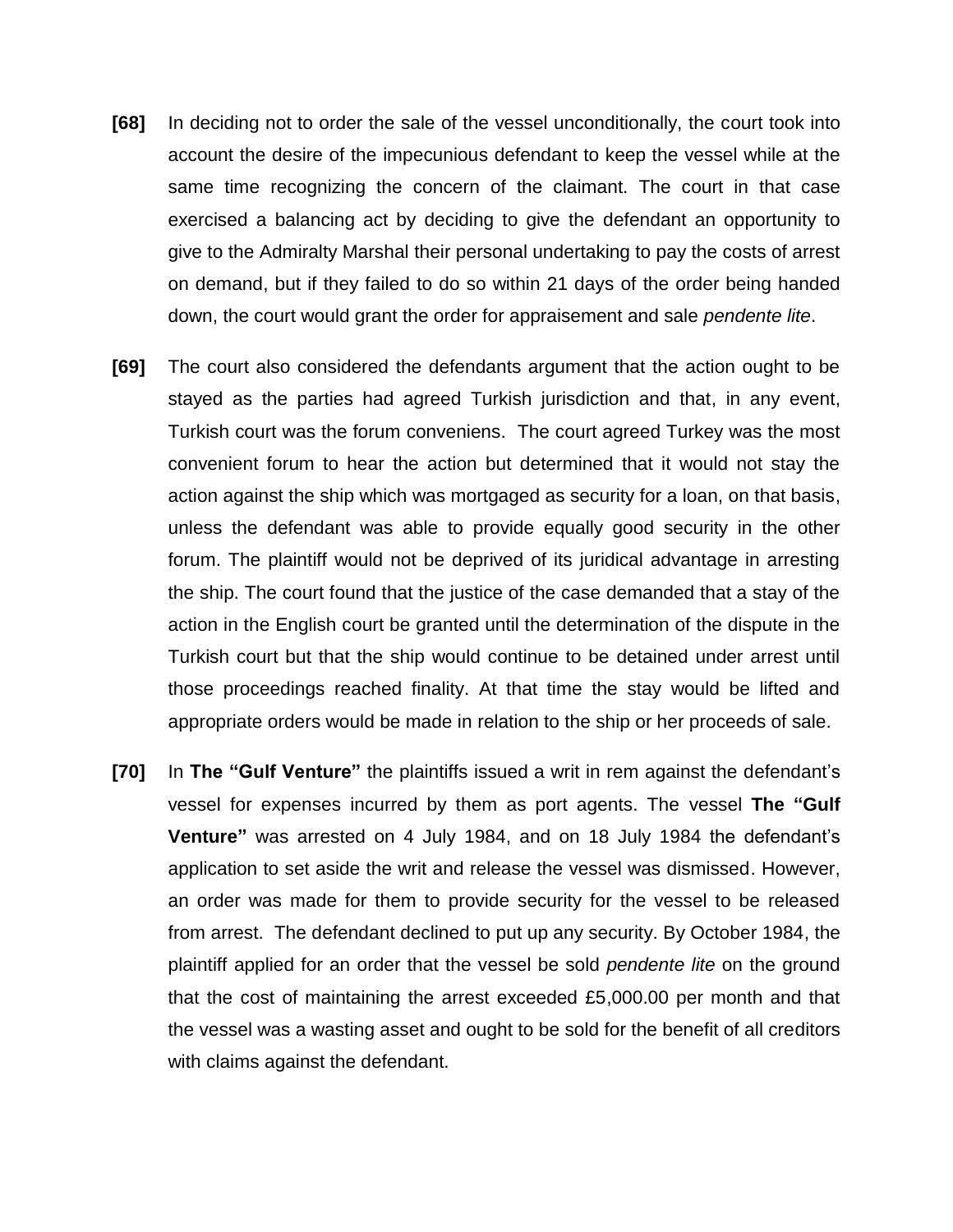- **[71]** That court also relied on the principles in **The "Myrto**". Sheen J in delivering judgment found that mortgagees of a ship were at a disadvantage whilst a ship is under arrest at a costs of USD\$5000.00 per month whilst not earning any freight and was only deteriorating in condition. He also considered that if the plaintiffs were to establish their claim even in part and gain a judgment in their favour it was not likely to be paid by the defendants, so the ship would have to be sold in any event. It found that it would be in the interest of the parties for the ship to be sold now rather than later when the security available would be reduced by the increasing costs of maintenance.
- **[72]** In consenting to make an order of *sale pendente lite,* Sheen J considered that the continued arrest of the ship would only reduce its value as security. He took the view that if the defendant's financial situation was so unstable that they were unable to persuade a bank to grant them a bail bond, then the situation would not be improved by keeping the ship under arrest for a year pending trial, and therefore made an order that the ship be appraised and sold *pendente lite*. It is important to note that in **The "Gulf Venture**", although the value of the ship was more than the claim made by the plaintiffs, there were two other mortgagees with possible claims against the owners and there was some doubt whether the value of the ship would be such as to provide security for all the claims.
- **[73]** In the remaining two cases the court determined that it was neither necessary nor expedient to order a sale *pendente lite*. In the case of **Banco do Brasil** the amount of the mortgage exceeded the value of the ship. It considered **The "Myrto"** but distinguished it on the basis that there was a good arguable defence and only one claim and if the owner succeeded at trial he would be deprived of the ship and his means of trade. In the case of **Avina v The "Sea Senor"** the value of the vessel far exceeded the single claim. The court found that the deterioration to the vessel was merely cosmetic, that the defendant had an arguable defence and that it was neither necessary nor expedient to order a sale *pendente lite*. The ship had been under arrest for a year.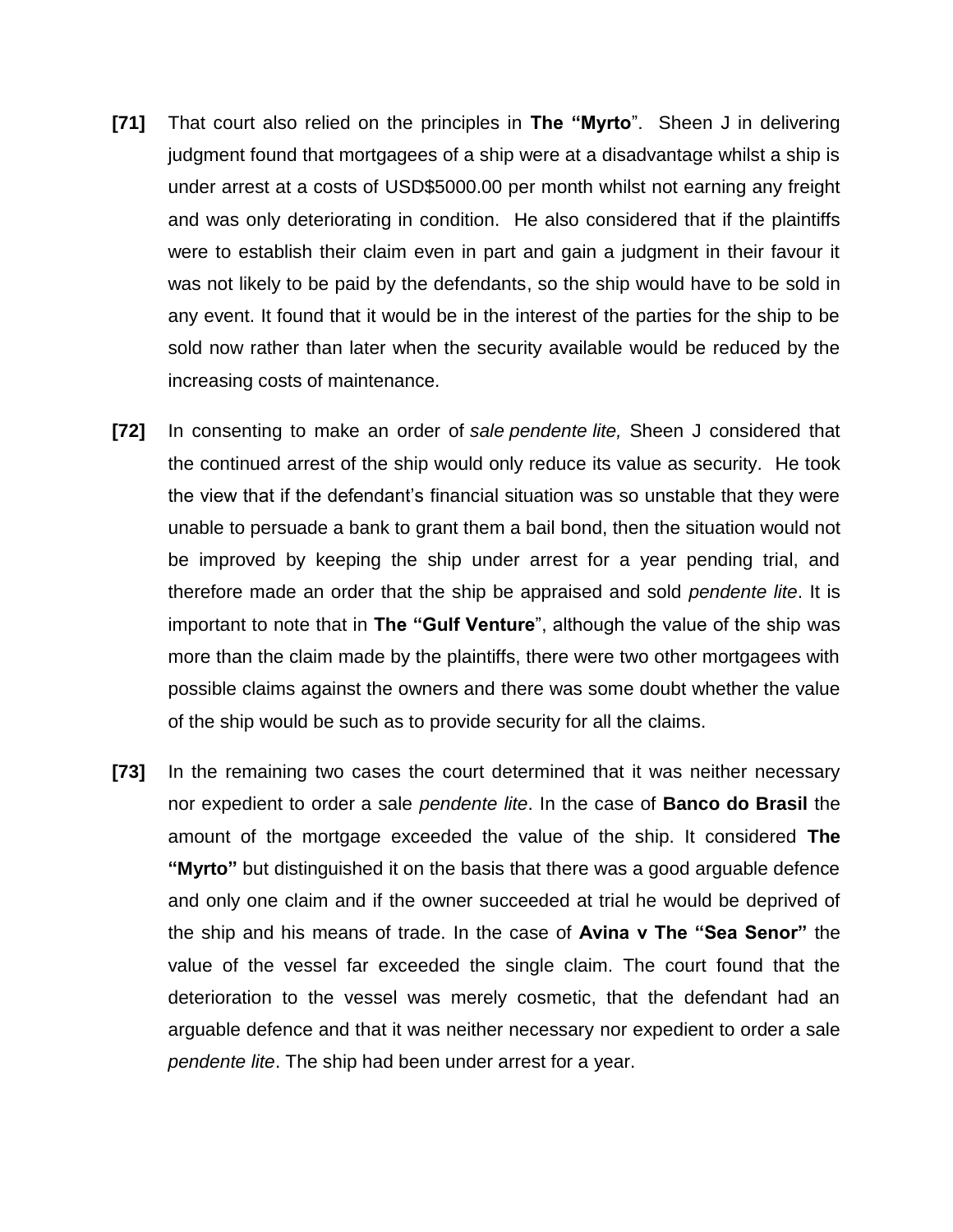#### **Is it appropriate to sell the ship at this stage**

- **[74]** It was submitted by Mr. Desai on behalf of the defendant that Batts J was correct to distinguish this case from the cases cited to him, such as **The "Myrto**", as the value of the vessel significantly exceeds the value of the claim, the cost of the arrest and the costs of maintaining the ship. In that regard, he submitted, there was no reason and no basis to depart from the rulings made in this matter previously.
- **[75]** While this is true, the court must now consider whether or not the fact that the value of the ship significantly exceeds the value of the claim is to be treated as paramount, where the defendant is impecunious and has been unable to provide any form of security to release the ship from arrest and is clearly incapable of adequately maintaining the ship, until the trial and disposition of this case.
- **[76]** It also begs the question whether, if any of the parties were to succeed against the defendant in their various claims, could they look to the defendant for payment, or would the ship have to be sold to satisfy the various debts, in any event. The defendant has not placed before the court any evidence as to its financial status. The court is forced to draw its own inferences from its failure to provide alternative security. Once a vessel is sold *pendente lite* the proceeds are paid into court and it becomes the res. I agree with Mr Chen when he states that the issue of substantive rights is separate and apart from the issues concerning the sale *pendente lite*.
- **[77]** In assessing the relevant considerations I have taken into account the factors I consider paramount. Firstly, the defendant claims that it is willingly to provide a crew to man the ship whilst under arrest. It places crew costs at approximately USD\$4762.50 a day, which the defendant argues, would not cause the value of the ship to depreciate to the extent where it would jeopardize the claimant's security, even if the case is not tried in the next 18 months. These costs therefore, are not disproportionate to the value of the arrested *res*.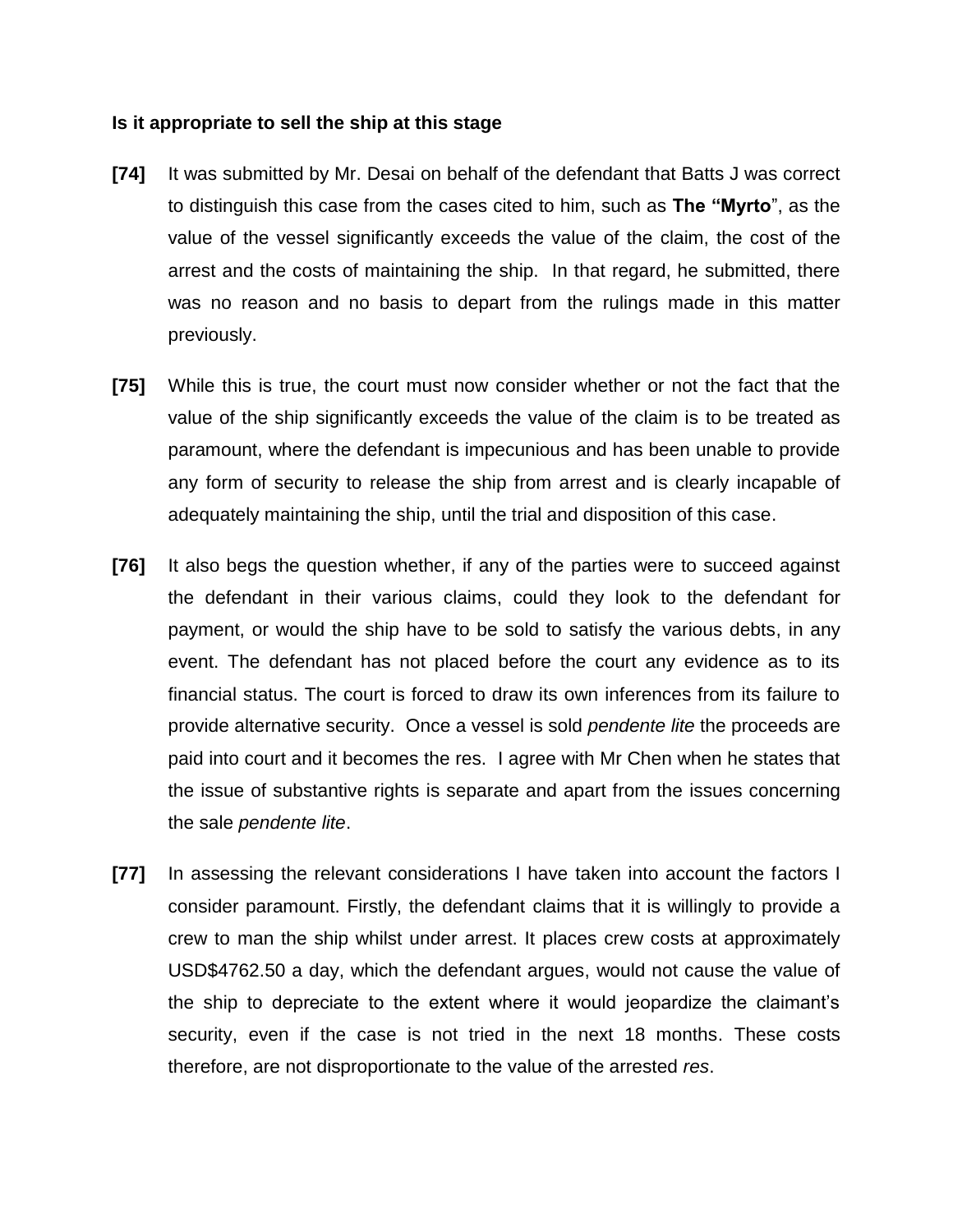- **[78]** Another relevant factor is the existence of other claims. Apart from the claim of the applicant, there are other actual or potential claims some of which will take priority over the claimant's claim in any payment out. If the ship continues under arrest and continues to incur costs, I have to ask myself what the prospect is of there being a sufficient fund in the custody of the Court to satisfy all the interested parties. We already know of the substantial claims by the crew, by Ligabue and XO Shipping, none of which have been settled.
- **[79]** The other factor to consider in this case is whether the market value of the vessel is declining during the period of the arrest. It would appear that the value of the vessel, indicated from the Hull and Machinery insurance was USD\$17.6 million, and the judgment in favour of the claimant out of the Maltese court had the value of the vessel at USD\$17,000,000.00. According to the submission of Mr Desai, this shows an increase in the valuation placed on the ship. The value at the time the case first came before Batts J was USD\$10.5 million. However, this earlier appraisal on the ship, according to Mr. Chen, indicated that a further appraisal was necessary due to the fact that a ship depreciates rapidly while standing idly in tropical waters for any length of time. There is no evidence what, if any appraisal was done for the insurance or in the Maltese Courts. There is evidence however, that there is damage being done to the Hull of the ship from being stationary in tropical waters for a long period of time.
- **[80]** The physical integrity of the arrested *res* is another factor for consideration. It will rarely be in the interests of the parties to defer the sale of a ship which is in a state of persistent physical deterioration whilst under arrest. In this case the defendant claims the ship is in a better condition that it was previously, it having made good all the deficiencies which were previously highlighted. The Admiral Bailiff maintains however, that the ship continues to have problems relating directly to the defendant's inability to maintain it whilst under arrest. The claimant argues that the defendant does not contribute to the maintenance of the ship unless ordered to do so by the court. It has been de-registered by the Maltese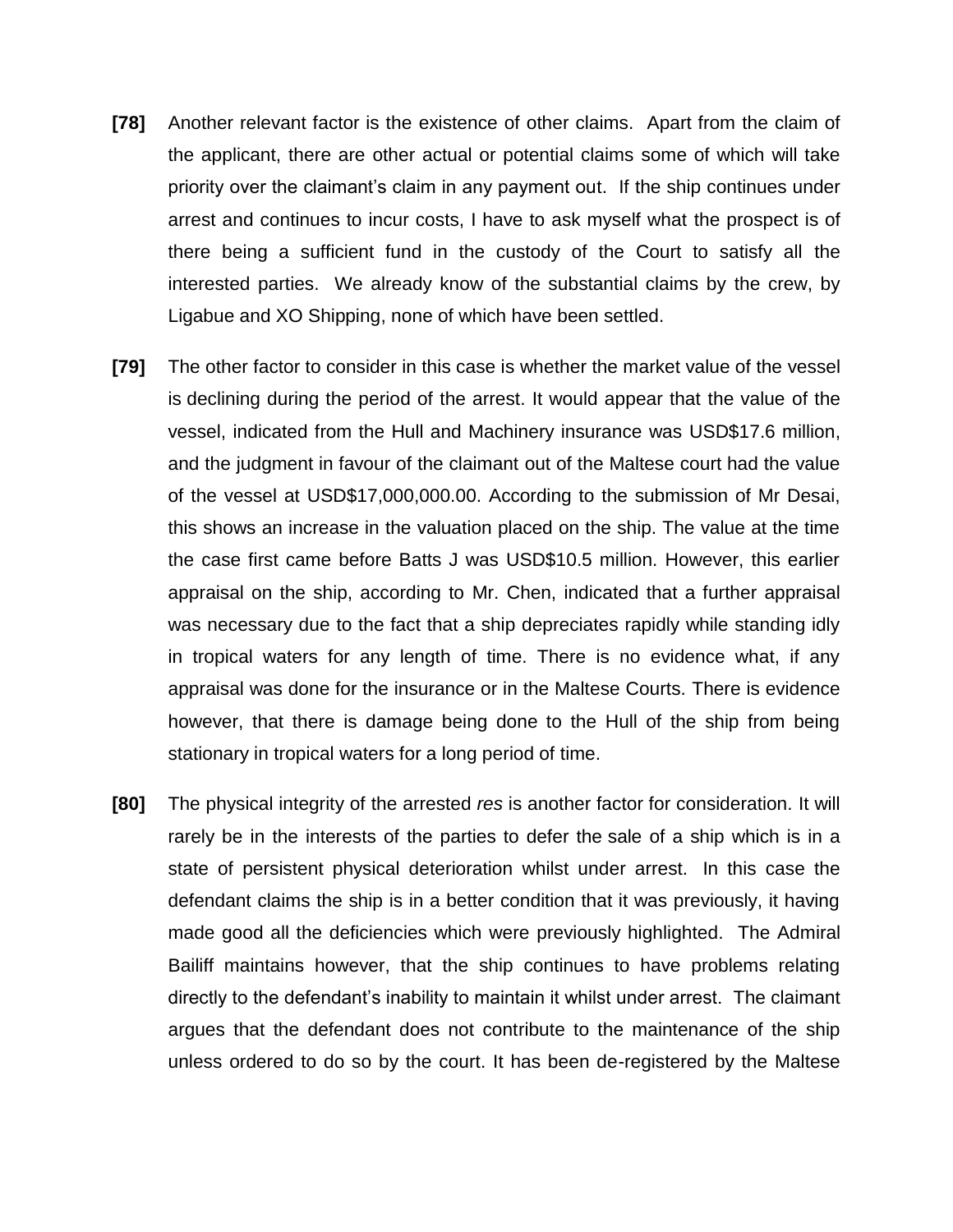ship registry for the sole reason that it has failed to comply with the requirements to remain on the registry.

- **[81]** There are other considerations too. There is only an 8 man crew on a vessel generally crewed by twice that amount. Whilst the vessel is safe whilst anchored in harbour for the time being, it is the hurricane season and the dangers are obvious. The defendant is willing to take the risk; the claimant is not so willing with its only security. The vessel is also under administrative detention by port control. The maritime authorities have refused to certify the ship as safe at anchor, with only a crew of 8 on board.
- **[82]** It is the defendant's position that the arrest was unlawful and because of this it holds fast to the view that the matter should proceed to trial. The presence of this defence raises the question as to what extent the court should have regard to the strength of the defendant's case at this stage, not having heard any evidence on the substantive claim. At this interlocutory stage it is not desirable or necessary for me to make any finding on that score. The claimant has obtained an EEO and a judgment for possession against the defendant in Malta. It is entitled to move against its security in rem unless alternative security is offered here or in Malta. No alternative security has been offered elsewhere or here.
- **[83]** Accepting as I do that all ships arrested are subject to depreciation from ordinary wear and tear and natural elements, in this case significant time has elapsed since the arrest. I believe it is now an appropriate time for the vessel to be sold and that there are good reasons to do so. The main reasons for this decision are that;
	- *i. Despite every opportunity afforded the defendant and despite its indication that it was willing and able to do so, it has not offered any form of security to bail the ship even though the sum has been reduced. The ship has been at anchor for nine months.*
	- *ii. There is no profit being made by the ship whilst under arrest.*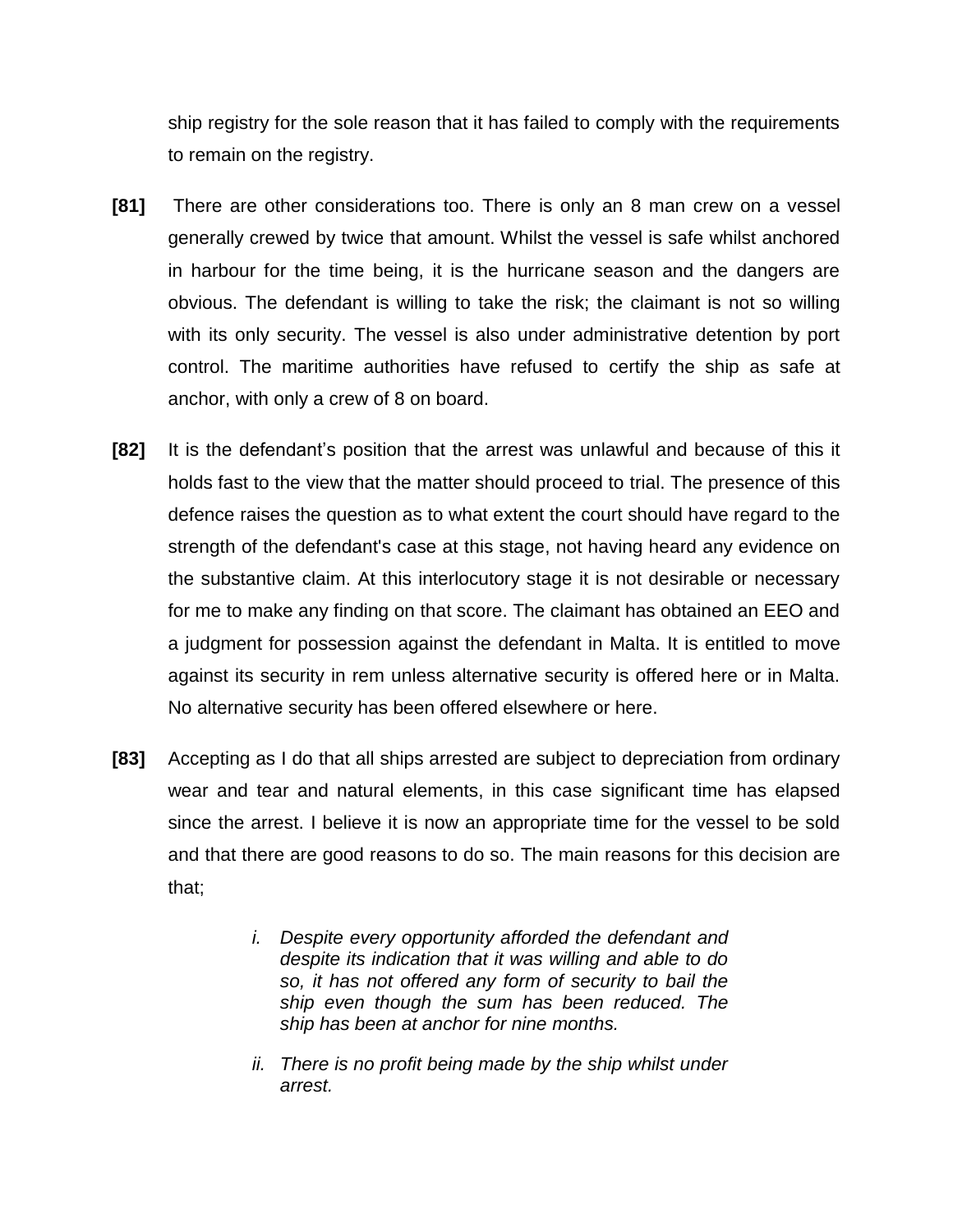- *iii. The Admiralty Bailiff has incurred, and will continue to incur costs, time and expense to keep the vessel under arrest until whichever time the matter is determined.*
- *iv. The Hurricane Season in Jamaica has commenced, and the Meteorological office has indicated that this season will be an active one in Jamaica.*
- *v. The Admiralty Bailiff has been and continues to be burdened with the task of being responsible for the vessel, and while one does understand that it is the duty of the Admiralty Bailiff after a vessel has been arrested to keep it in safe custody and to take all reasonable steps necessary for the preservation of the vessel so as to prevent deterioration in its condition, this is not always possible, as there is always a measure of deterioration due to ordinary wear and tear which occurs with the passage of time and there may be deterioration due to the vagaries of the elements particularly where the vessel lies stationary in tropical waters. The vessel will be coming under great risk during this active hurricane season.*
- *vi. The ship once again had to be operating on the emergency generator because it ran out of bunker fuel in the engine room which the bailiff had to secure by loan of USD\$16,800.00. The third generator has still not been overhauled after several months.*
- *vii. There is ongoing environmental concern for a large ship moored for an extended period in tropical waters as well as the issue of sewage and garbage and the discharge of bilge and sludge coming from the engine room. Regardless of the value of the ship, if the owner fails to bail the ship, this cannot be allowed to continue for an extended period of time with risk to environmental safety in the harbour.*
- *viii.There have been allegations of safety concerns for the vessel and its crew in the harbour at nights. Part of the costs of arrest has been the cost for watchmen hired by the Admiralty Bailiff to protect the vessel from possible piracy.*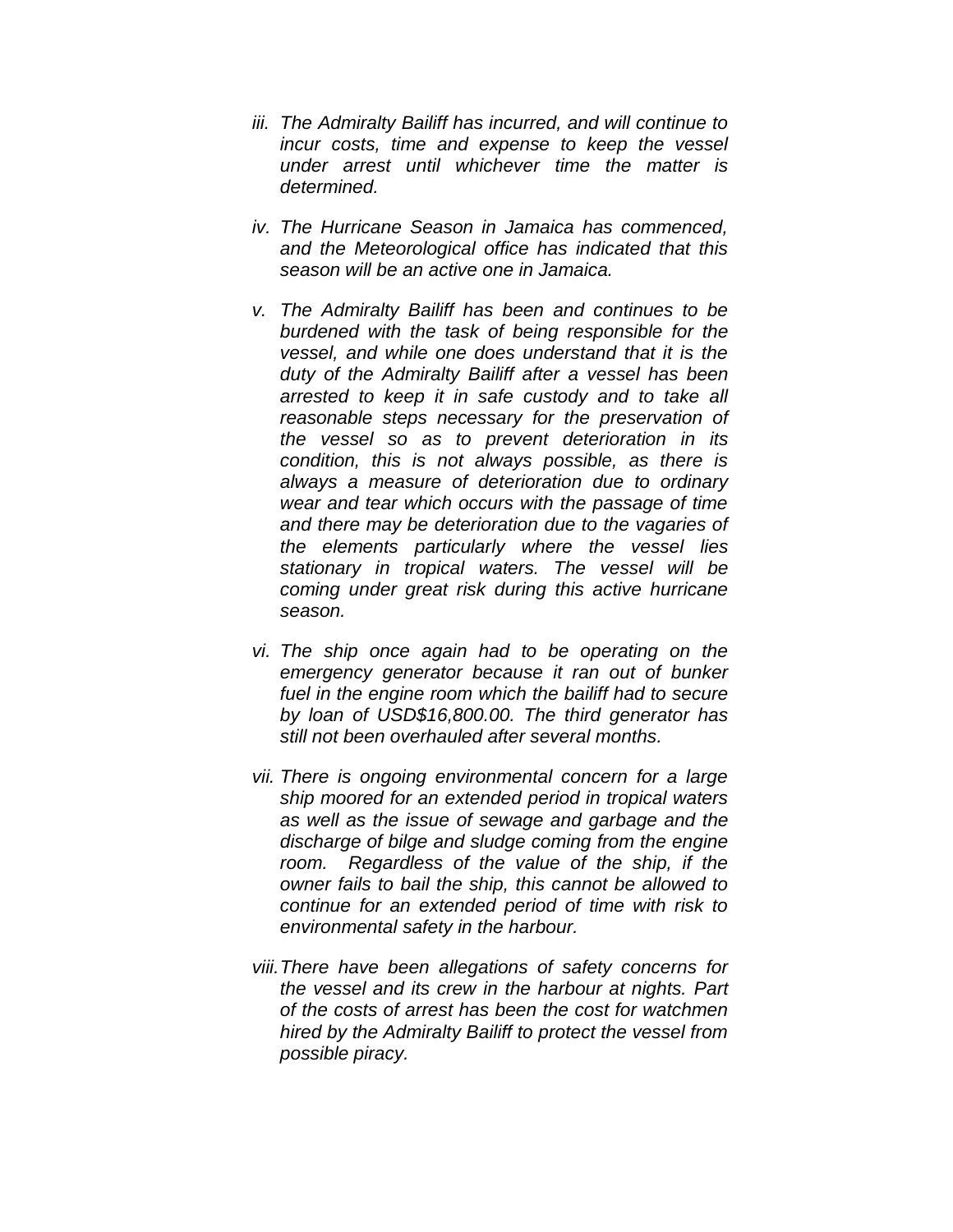- *ix. I do not accept that insurance on the vessel is security for the claims. The fact that the vessel is moored without a flag is also not an insignificant factor.*
- *x. In only one of the cases where the court refused to sell the vessel because the value outweighed the value of the claim, was the ship under arrest for such a length of time as this. Significantly, in that case, there was only one claim against the vessel.*
- *xi. A trial date has yet to be set, with the possible trial dates being in November of this year or potentially next year.*
- *xii. The defendant is impecunious, and has claims against it not only from the claimant Jebmed but also from three other claimants.*
- *xiii. If the vessel is released from this claimant's arrest, it still remains under arrest and there is still one other application for arrest waiting to be heard. The defendant has not indicated if or when it will deal with these claims, other than its gentleman's agreement with XO Shipping, so that the period of arrest will be much longer whether or not Jebmed claim is heard speedily or not.*
- **[84]** I have given grave and weighty consideration to this application. I have considered especially the authorities in which based on the value of the ship the courts have been reluctant to order a sale. However, I do not believe that the fact of the value of the ship will, in all circumstances, be the paramount consideration. Even though this vessel is not in the classical definition of a wasting asset, it is a wasted asset and in danger of depreciating while at anchorage. It is also clear that the defendants are not in a position to maintain it, or to continue on financially. It follows that if all the claimants are successful in securing judgments, the vessel will have to eventually be sold. The defendant has not provided any other security in any other forum. Since the vessel will inevitably be sold, it is in the interest of all concerned that it be sold now rather than later when its value would have drastically been depreciated, even if the defendant's equity in it remains high. To borrow the words of Brandon J in **The "Myrto**" it would be